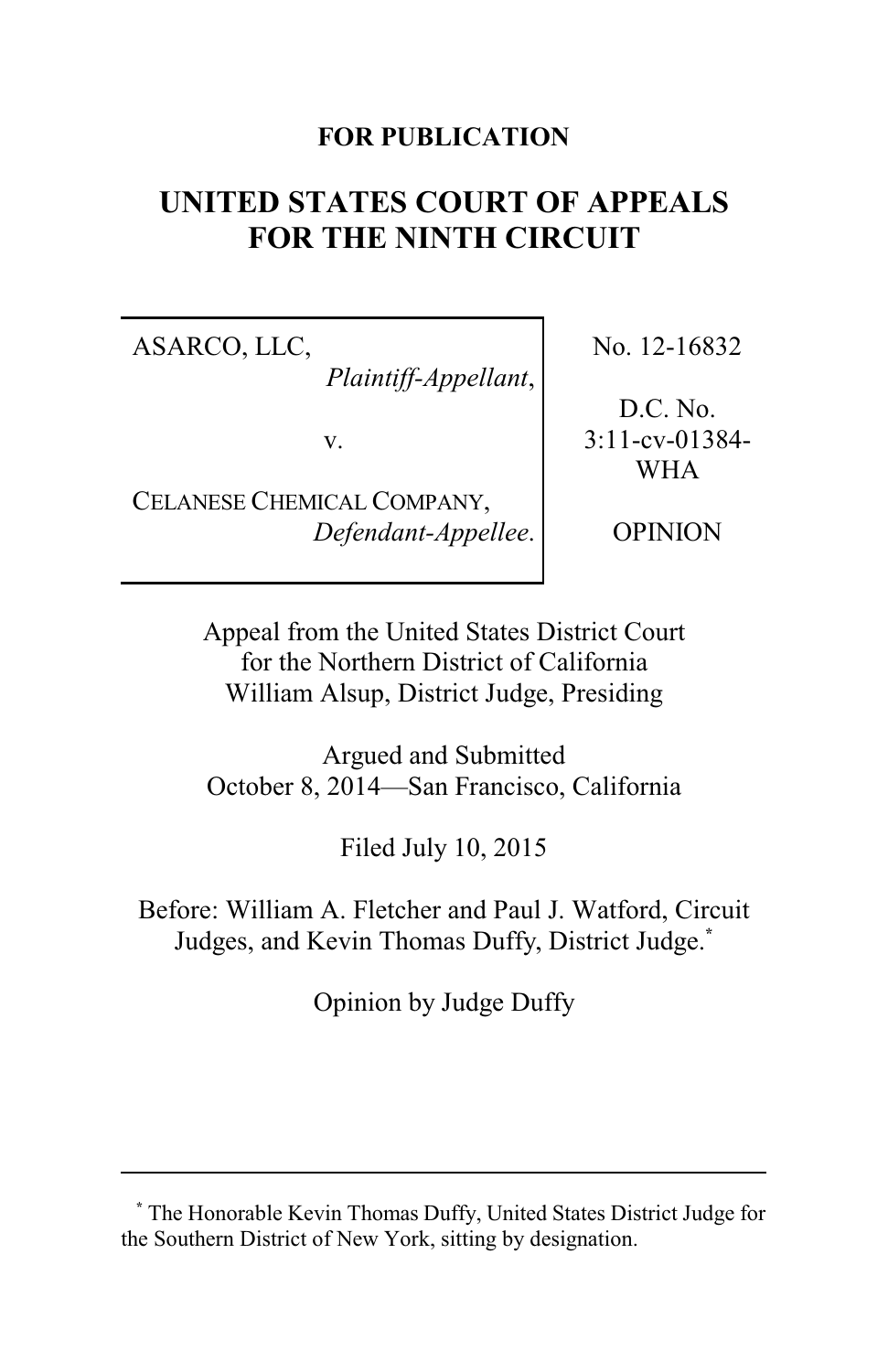## **SUMMARY\*\***

#### **Environmental Law**

Affirming the district court's summary judgment, the panel held that a claim for contribution under  $\S 113(f)(3)(B)$ of the Comprehensive Environmental Response, Compensation, and Liability Act was time-barred.

In 1989 plaintiff ASARCO, LLC, entered into a settlement agreement arising from a cost-recovery lawsuit under CERCLA § 107. During bankruptcy proceedings in 2008, ASARCO entered into a second settlement agreement arising from response cost claims asserted by the California Department of Toxic Substances Control. ASARCO filed its new contribution claim in 2011.

The panel held that the judicially approved settlement agreement between private parties to the cost-recovery suit started the clock on the three-year statute of limitations in CERCLA  $\S$  113(g)(3)(B) in 1989. The panel held that the later bankruptcy settlement with the government, fixing ASARCO's costs associated with the cost-recovery settlement agreement, did not revive a contribution claim that had otherwise expired.

This summary constitutes no part of the opinion of the court. It has been prepared by court staff for the convenience of the reader.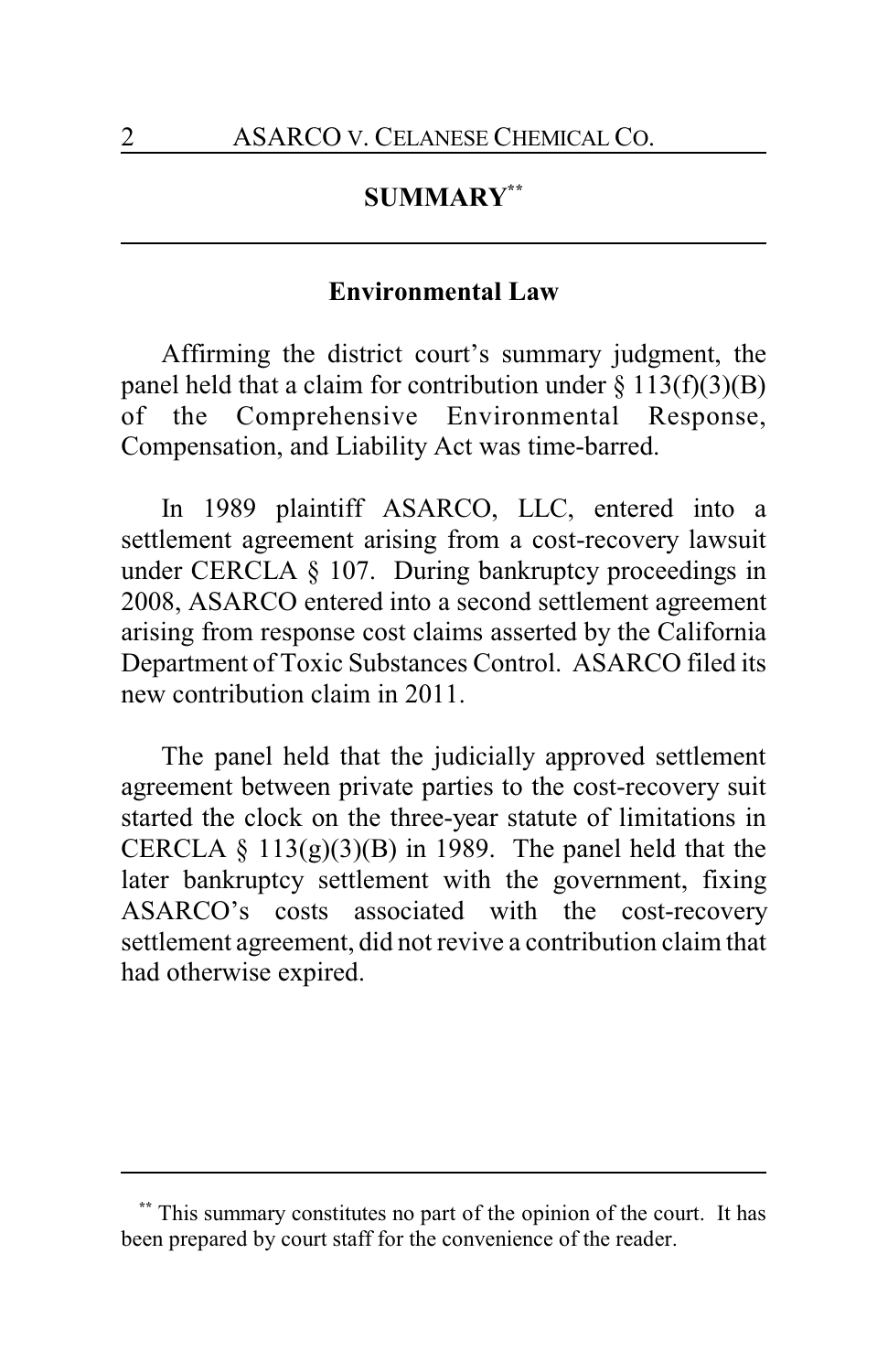#### **COUNSEL**

Linda R. Larson (argued), Russell C. Prugh, and Meline G. MacCurdy, Marten Law PLLC, Seattle, Washington; Gregory Evans and James G. Warren, Integer Law Corporation, Los Angeles, California, for Plaintiff-Appellant.

John D. Edgcomb (argued) and Michael A.G. Einhorn, Edgcomb Law Group, P.C., San Francisco, California, for Defendant-Appellee.

#### **OPINION**

DUFFY, District Judge:

Plaintiff-AppellantASARCO,LLC("ASARCO") appeals the district court's grant of summary judgment in favor of Defendant-Appellee CNA Holdings, LLC **1** ("CNA") in ASARCO's suit for contribution under  $\S$  113(f)(3)(B) of the ComprehensiveEnvironmentalResponse,Compensation, and Liability Act ("CERCLA"), 42 U.S.C. § 9613(f)(3)(B). **<sup>2</sup>** The district court ruled that ASARCO's contribution action was time-barred and dismissed the complaint. For the reasons that follow, we affirm the judgment of the district court.

**<sup>1</sup>** Erroneously named in the suit as Celanese Chemical Company.

**<sup>2</sup>** ASARCO's appeal as to Union Pacific Railroad Company and Union Pacific Corporation was voluntarily dismissed with prejudice on February 15, 2013, pursuant to Federal Rule of Appellate Procedure 42(b), so CNA is the only remaining appellee in this case.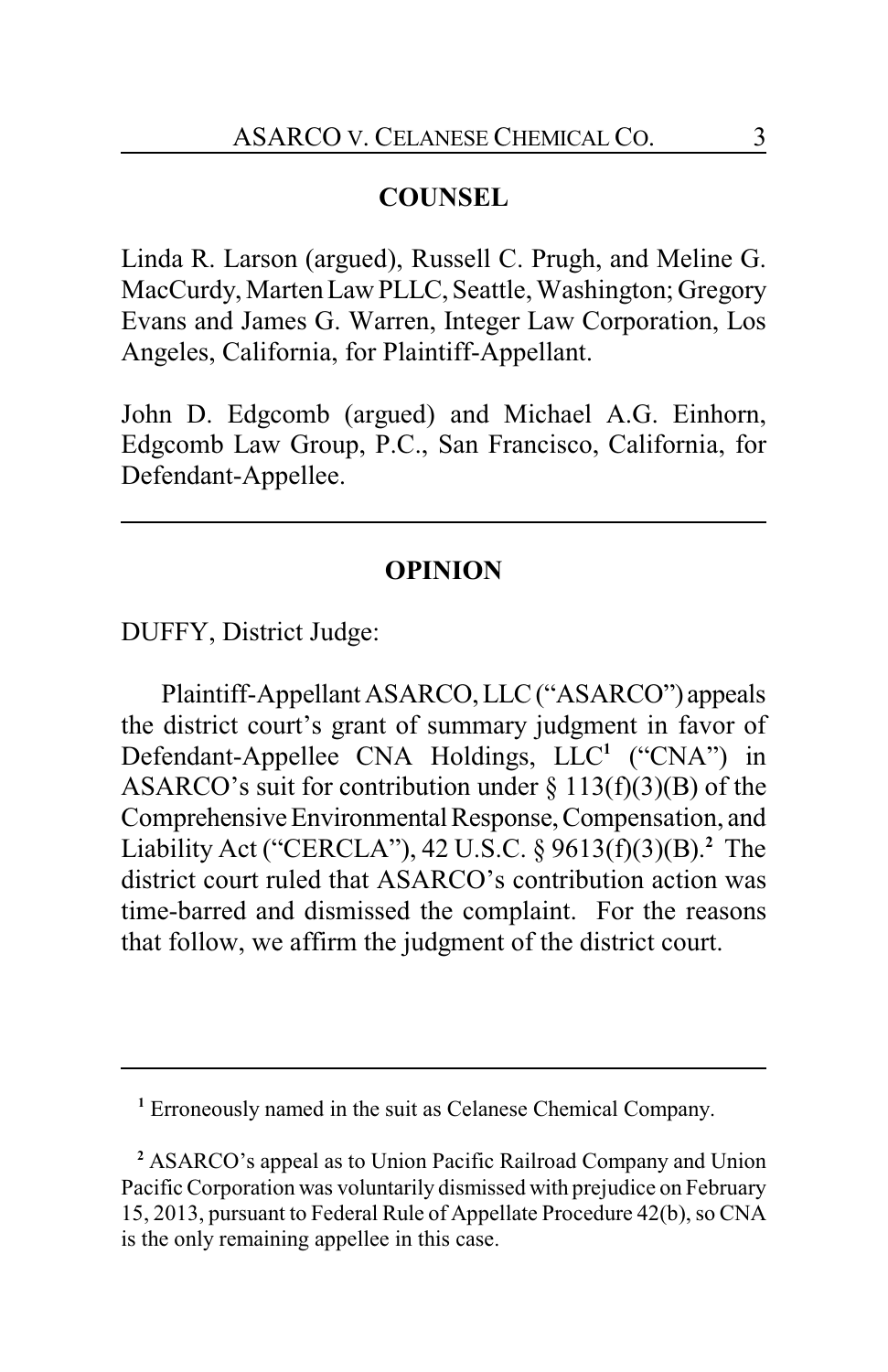#### *FACTS AND PROCEDURAL HISTORY*

ASARCO is the corporate successor to a company that owned and operated a silver and lead smelter on a 66-acre industrial site (the "Selby Site") on San Pablo Bay in Contra Costa, California. The smelter operated until 1970, depositing smelting byproducts on its property and the tideland ASARCO leased from the California State Lands Commission ("State Lands") abutting the property. The smelter was closed after it was named as the likely source of lead pollution that caused livestock deaths nearby. After the smelter closed, ASARCO leased a 1.33 acre parcel of the Selby Site containing a sulfur dioxide plant ("Plant") that ASARCO had previously operated to Virginia Chemicals, a corporate predecessor to CNA. CNA leased and operated the Plant from 1972 until September 1977. As a result of the Plant operations that occurred before and during CNA's leasehold, the soil in the Selby Site area was contaminated with sulfuric acid, as discovered by the San Francisco Bay Regional Water Quality Control Board (the "RWQCB") in April 1976. RWQCB issued a cleanup and abatement order in August 1976, amended the order in November 1976, and conditionally rescinded the order in April 1977.

After the Plant shut down, and long after smelting had ceased, Wickland Oil Company ("Wickland") purchased ASARCO's Selby Site property in October 1977, and leased the tidelands from State Lands in July 1981 to build and operate a marine fuel terminal. Wickland learned from the California State Department of Health Services ("California DHS") that the Selby Site contained hazardous substances, and that further investigation and remediation efforts were required across much of the site. California DHS had identified the presence of toxic metals in the slag pile, with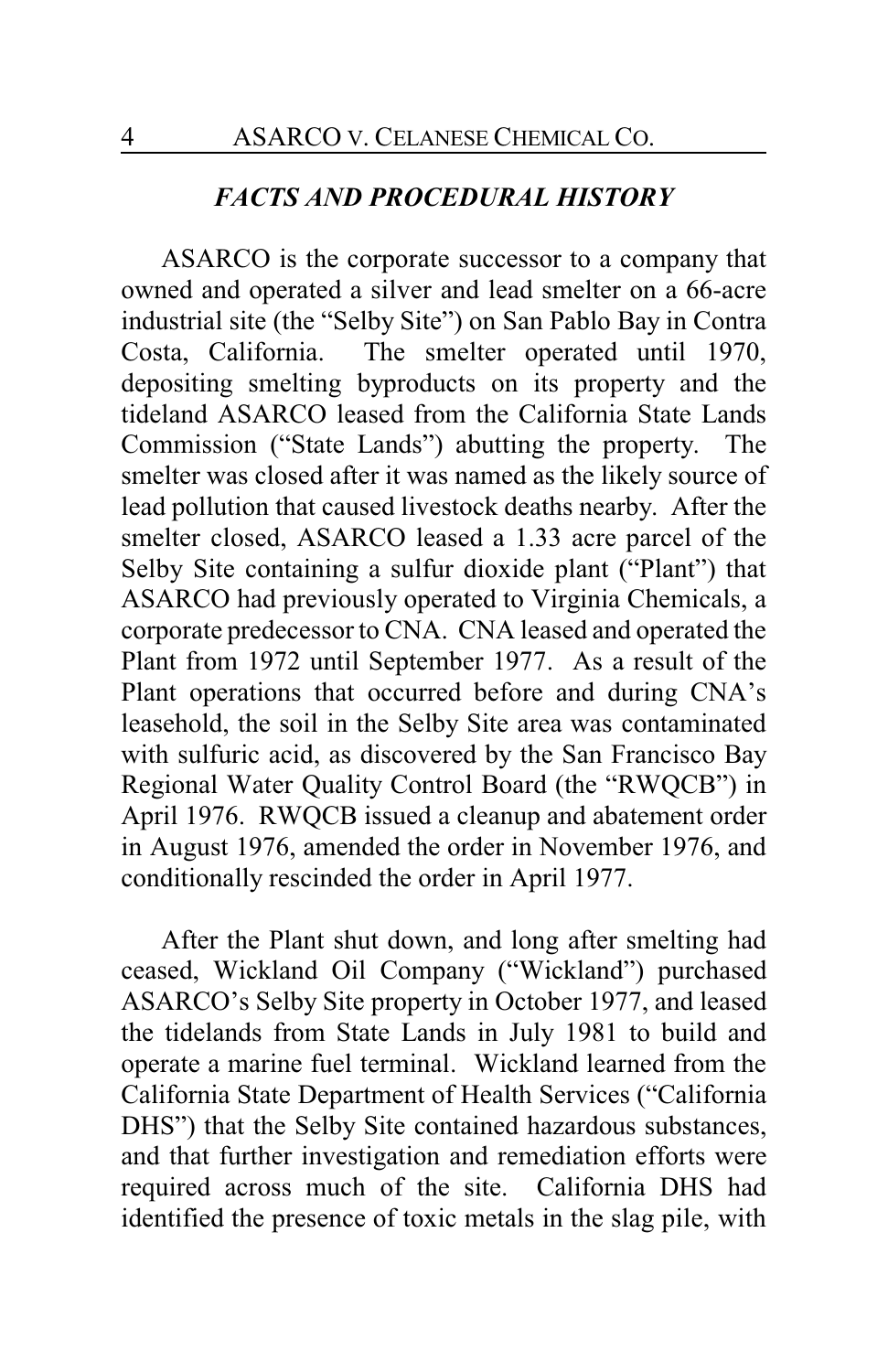high concentrations of lead, zinc, arsenic, and cadmium. The Selby Site was placed on the California State Superfund list. Wickland incurred environmental response costs and looked for other responsible parties to share those costs.

In 1983, Wickland filed a cost-recovery lawsuit under CERCLA § 107 against ASARCO, as the former owner of part of the Selby Site and operator of the entire Selby Site, and State Lands, as the former owner of the remainder of the Selby Site that permitted and encouraged the disposal by ASARCO of hazardous substances on the Selby Site. In its lawsuit, Wickland sought to establish ASARCO's liability for response costs at the Selby Site to address metals leaching from the slag and causing groundwater contamination. Wickland sought reimbursement of no less than \$400,000 in past response costs and a declaration that ASARCO and State Lands were liable for all future response costs at the Selby Site. After the district court rendered summary judgment in favor of ASARCO and State Lands in the 1983 case on the grounds that (1) the cost recovery claim was not ripe and (2) the claims for declarative and therefore injunctive relief were not ripe, we reversed the district court's judgment and remanded the case so that Wickland could pursue its claims. *Wickland Oil Terminals v. Asarco, Inc.*, 792 F.2d 887, 892–93 (9th Cir. 1986).

In February 1989, Wickland, ASARCO, and State Lands (collectively, the "Settling Parties") entered into the Wickland Agreement, an "Agreement for Entry of Consent Judgment" to "settle and compromise the [district court lawsuit], and to establish a procedure for allocating past and future costs attributable to the events and conditions underlying the [district court lawsuit]." State Lands entered into the agreement as the former owner of part of the Selby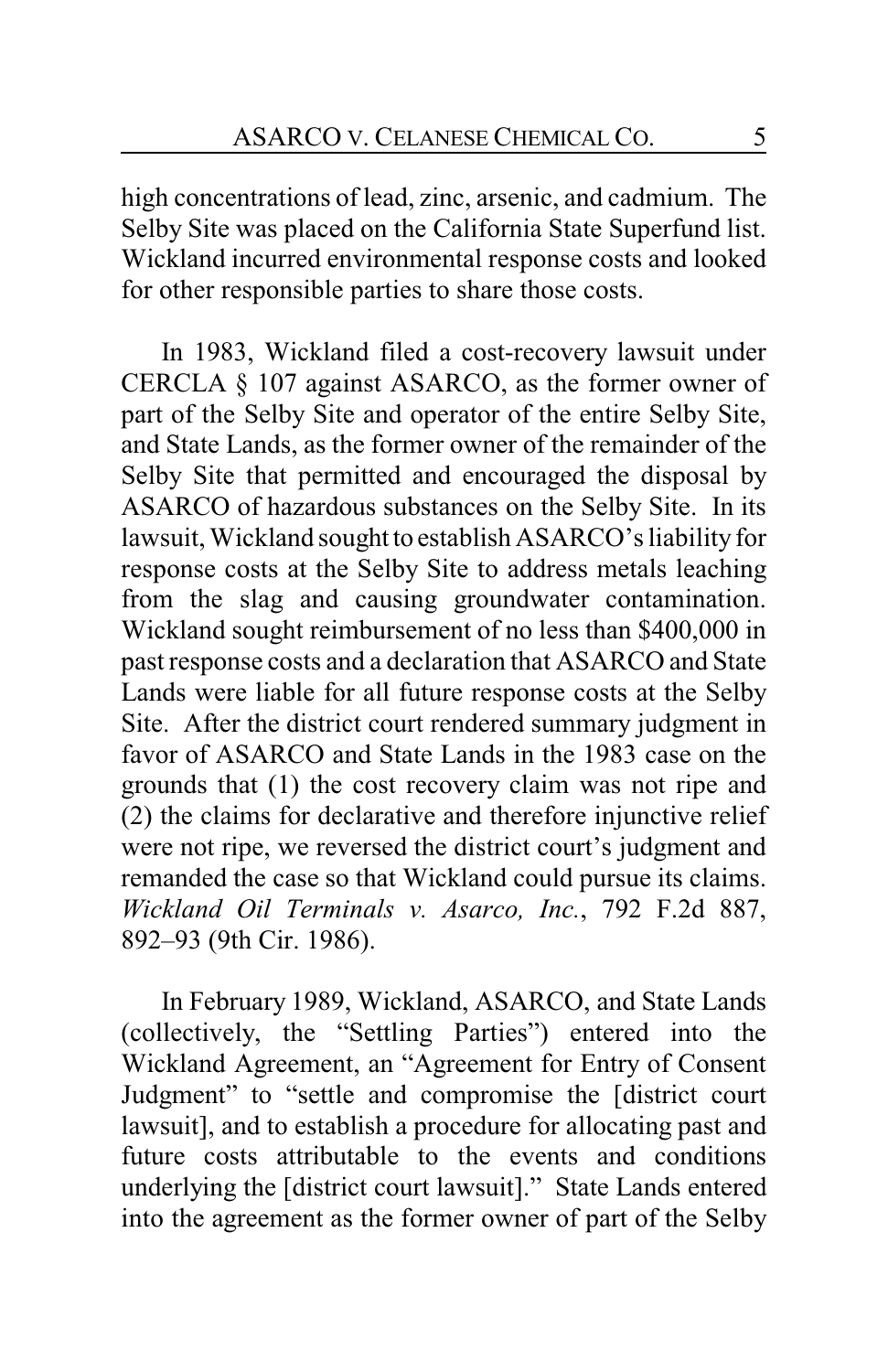Site, not as a "Government Agency." Although the Settling Parties knew that Virginia Chemicals had been named in the 1976 RWQCB Order and repeatedly referred to in the Wickland lawsuit, Virginia Chemicals had never been brought into the lawsuit as a party, and was not a party to the Wickland Agreement. The district court entered a consent judgment based on the Wickland Agreement on March 13, 1989, and retained jurisdiction over the parties in order to enforce or amend the terms of the Agreement.

In August 2005, sixteen years after the Wickland Agreement settled the Selby Site litigation, ASARCO filed a Chapter 11 voluntarypetition in the United States Bankruptcy Court for the Southern District of Texas. State Lands, C.S. Land, Inc. ("CSLI," Wickland's successor in interest), and California Department of Toxic Substances Control ("DTSC," California DHS's successor as the administrating regulatory agency) asserted claims for ASARCO's share of past and future Selby Site environmental costs in July 2006 (and amended the claims in 2007). DTSC's proof of claim indicated that remediation of the conditions addressed by ASARCO's interim remedial measures was not complete and sought to recover costs to implement a final remedy at the Selby Site.

In January 2008, ASARCO moved in the bankruptcy court for approval of a settlement ("2008 Bankruptcy Settlement") of the response cost claims asserted by State Lands, CSLI and DTSC. Notably, ASARCO's parent company filed an objection to the settlement, contending that the settlement included costs to remediate contaminated groundwater that ASARCO had nothing to do with. ASARCO's parent withdrew the objection after negotiating a stipulation and clarification with the parties regarding \$33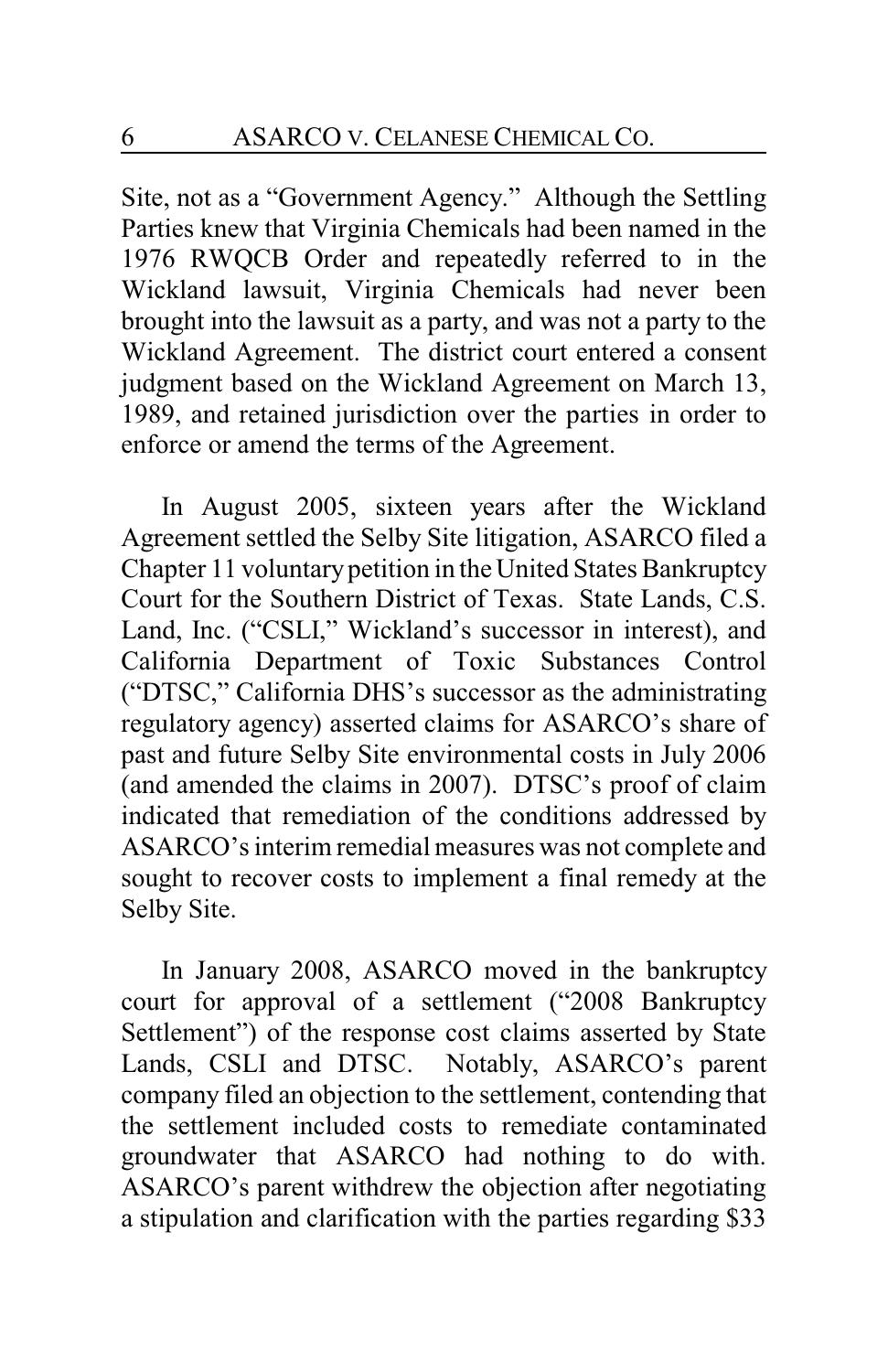million ASARCO was to pay DTSC under the 2008 Bankruptcy Settlement. The bankruptcy court approved the 2008 Bankruptcy Settlement on March 31, 2008.

On March 23, 2011, ASARCO filed a new lawsuit against CNA to seek contribution under CERCLA § 113(f). CNA moved for summary judgment on the ground that ASARCO's suit was barred by the statute of limitations under CERCLA  $\S 113(g)(3)(B)$ , and on June 6, 2012, the district court entered summary judgment in favor of CNA. The district court decided that the statute of limitations for contribution claims following a "judicially approved settlement" under CERCLA  $§ 113(g)(3)(B)$  applied to any judicially approved settlement, whether between private parties or between a private party and the United States or a State. The district court determined that the statute of limitations applied to the Wickland Agreement and that ASARCO's time to file a contribution claim pursuant to the Wickland Agreement had expired. The district court also determined that 2008 Bankruptcy Settlement did not present any new costs not contemplated in the Wickland Agreement, and therefore a new contribution claim had not accrued as a result of the 2008 Bankruptcy Settlement. This appeal followed.

### *STANDARD OF REVIEW*

Summary judgment in CERCLA cases is reviewed de novo. *Carson Harbor Vill., Ltd. v. Unocal Corp.*, 270 F.3d 863, 870 (9th Cir. 2001) (en banc). The district court's interpretation of CERCLA is reviewed de novo. *City of Emeryville v. Robinson*, 621 F.3d 1251, 1261 (9th Cir. 2010). "Interpretation of a settlement agreement is a question of law subject to de novo review, but we defer to any factual findings made by the district court in interpreting the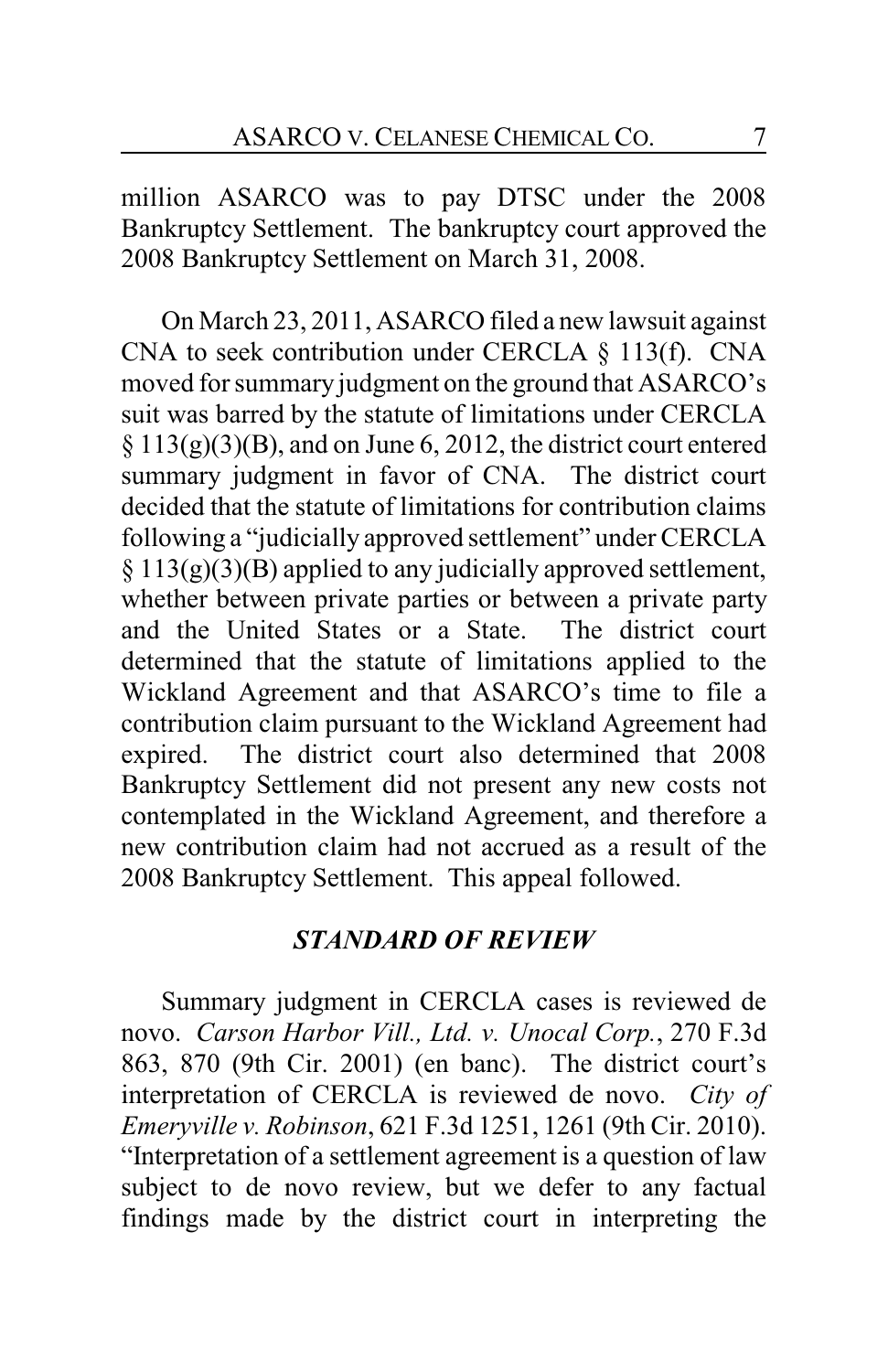settlement agreement unless they are clearly erroneous." *Id*. (internal citation omitted).

#### *DISCUSSION*

#### **I. Introduction**

The issues before us hinge on a question of statutory interpretation: Under CERCLA, may a settlement agreement between private parties to a CERCLA § 107 cost-recovery lawsuit create a cause of action for contribution under CERCLA  $\S$  113(f)(1) that is excepted from the three-year statute of limitations in CERCLA  $\S 113(g)(3)$ ? As we have previously noted, CERCLA is a complex statute with a "'maze-'like structure and 'baffling language.'" *California ex rel. Cal. Dep't of Toxic Substances Control v. Neville Chem. Co.*, 358 F.3d 661, 663 (9th Cir. 2004) (quoting *Carson Harbor Vill.*, 270 F.3d at 880, 883). While the statutory language may be baffling and the structure mazelike, the statute clearly indicates that *any* contribution claim for particular remedial costs is subject to a three-year statute of limitations once liability for a potentially responsible party ("PRP") becomes recognized through a judicially approved settlement. 42 U.S.C. § 9613(g)(3)(B).

At oral argument in this case, ASARCO admitted that it could have filed a contribution claim against CNA following the entry of the Wickland Agreement. At issue in this appeal is (1) whether or not a CERCLA contribution claim, once it has accrued, may be excepted from the statute of limitations based on the type of settlement that underlies the claim, and (2) if the claim is subject to the statute of limitations and the time to file has expired, whether the claim may be revived by a subsequent event. We hold that a judicially approved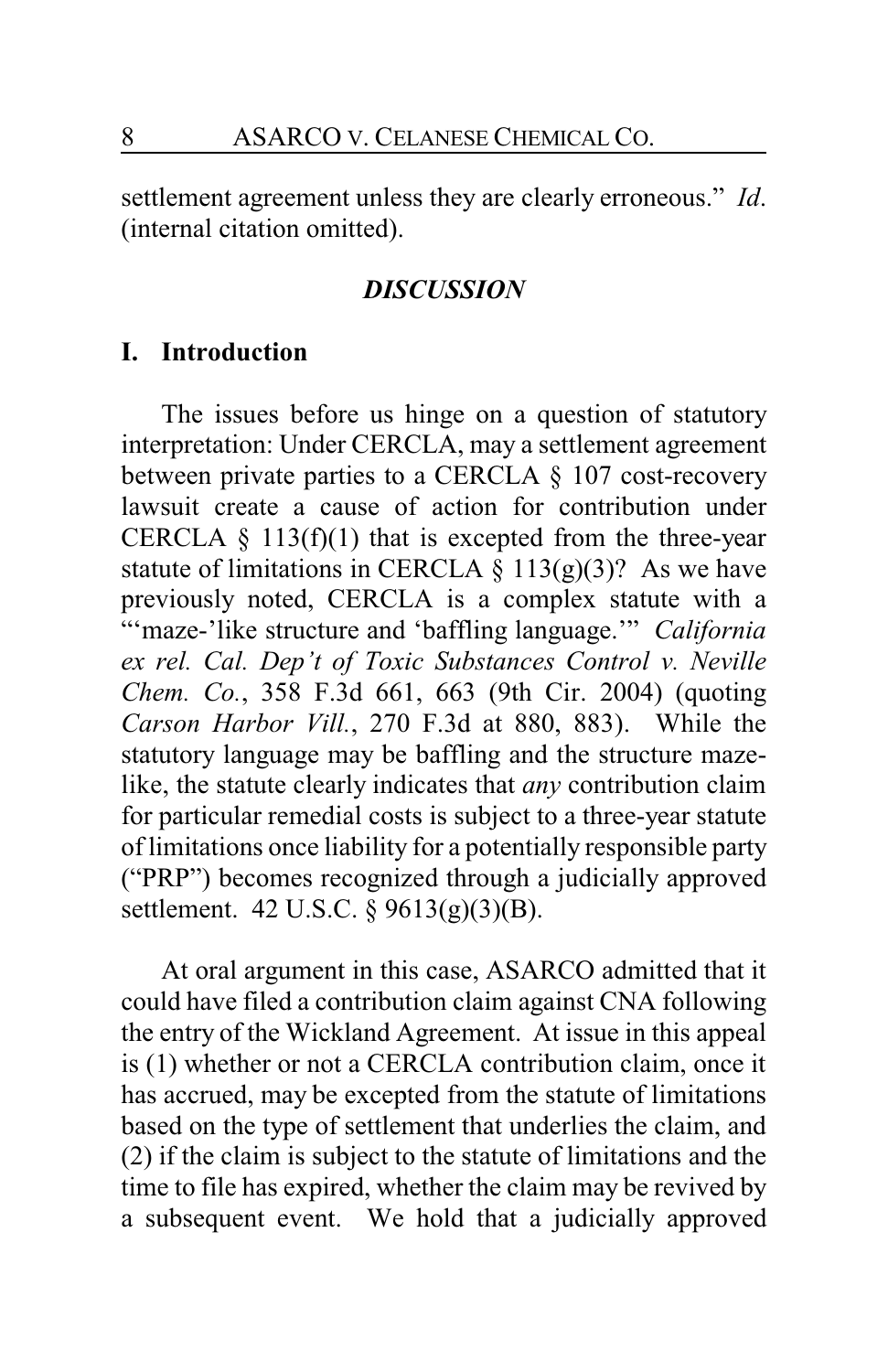settlement agreement between private parties to a CERCLA cost-recovery suit starts the clock on the three-year statute of limitations in CERCLA  $\S$  113(g)(3)(B), and that a later bankruptcy settlement that fixes the costs of such a costrecovery settlement agreement does not revive a contribution claim that has otherwise expired. Our holding that a later bankruptcy settlement with the government cannot revive an otherwise expired contribution claim ensures that a partydoes not receive a benefit that it had not paid for in the bankruptcy settlement.

### **II. ASARCO's Time to File Contribution Claims Pursuant to the Wickland Agreement Has Expired.**

CERCLA  $\S$  113(f)(1) creates the right of contribution for private parties that are liable or potentially liable under CERCLA, during or following certain CERCLA civil actions. *Cooper Indus., Inc. v. Aviall Servs., Inc.*, 543 U.S. 157, 167 (2004). Contribution rights for one PRP against another PRP only accrue if the first PRP is already involved in a lawsuit under CERCLA § 106 (for federally-required abatement action response costs) or CERCLA  $\S$  107(a) (for clean-up cost recovery by the government or a private party). *Id.* Otherwise, such a claim for contribution between PRPs would be properly stated through a CERCLA § 107(a) cost recovery suit, assuming that the plaintiff PRP has incurred its own cleanup costs. *Kotrous v. Goss-Jewett Co. of N. Cal.*, 523 F.3d 924, 934 (9th Cir. 2008); *accord United States v. Atl. Research Corp.*, 551 U.S. 128, 139 (2007). Once Wickland sued ASARCO for CERCLA § 107 cost recovery in 1983, ASARCO could have filed a contribution claim against CNA's corporate predecessor, Virginia Chemicals. *See* 42 U.S.C. § 9613(f)(1). ASARCO conceded as much at oral argument in this case when ASARCO recognized that it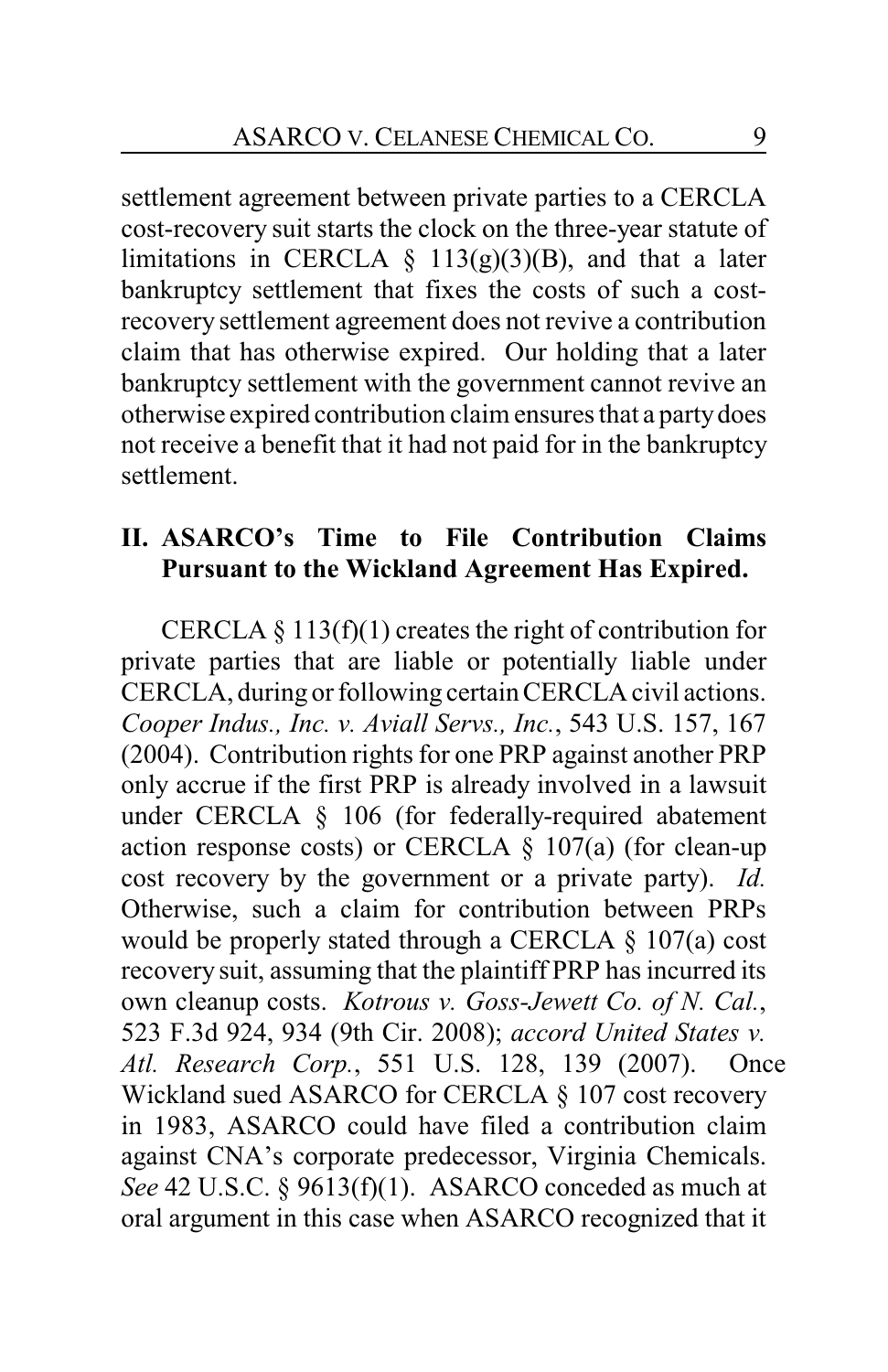could have pursued a contribution claim following the entry of the Wickland Agreement in 1989. As discussed in the following subsection B, ASARCO's right to pursue its contribution claim against CNA for the Selby Site remediation expired when the statute of limitations in CERCLA  $\S$  113(g)(3) ran out in 1992.

# **A. Contribution Claims Are Subject to a Three Year Statute of Limitations.**

CERCLA § 113

provides two express avenues for contribution:  $\S$  113(f)(1) ("during or following" specified civil actions) and  $§$  113(f)(3)(B) (after an administrative or judicially approved settlement that resolves liability to the United States or a State). Section  $113(g)(3)$  then provides two corresponding 3-year limitations periods for contribution actions, one beginning at the date of judgment,  $\S$  113(g)(3)(A), and one beginning at the date of settlement,  $§ 113(g)(3)(B)$ ... [T]o assert a contribution claim under  $\S$  113(f), a party must satisfy the conditions of either  $\S$  113(f)(1) or  $§ 113(f)(3)(B).$ 

*Cooper Indus.*, 543 U.S. at 167. Thus, one "avenue" to a contribution claim accrues once a polluter sues or is sued under CERCLA §§ 106 or 107, and that avenue remains open while the lawsuit is unresolved. 42 U.S.C.  $\S$  9613(f)(1). Then the statute of limitations begins to run once that litigation settles or ends by judgment. *See id*.; *see also id.*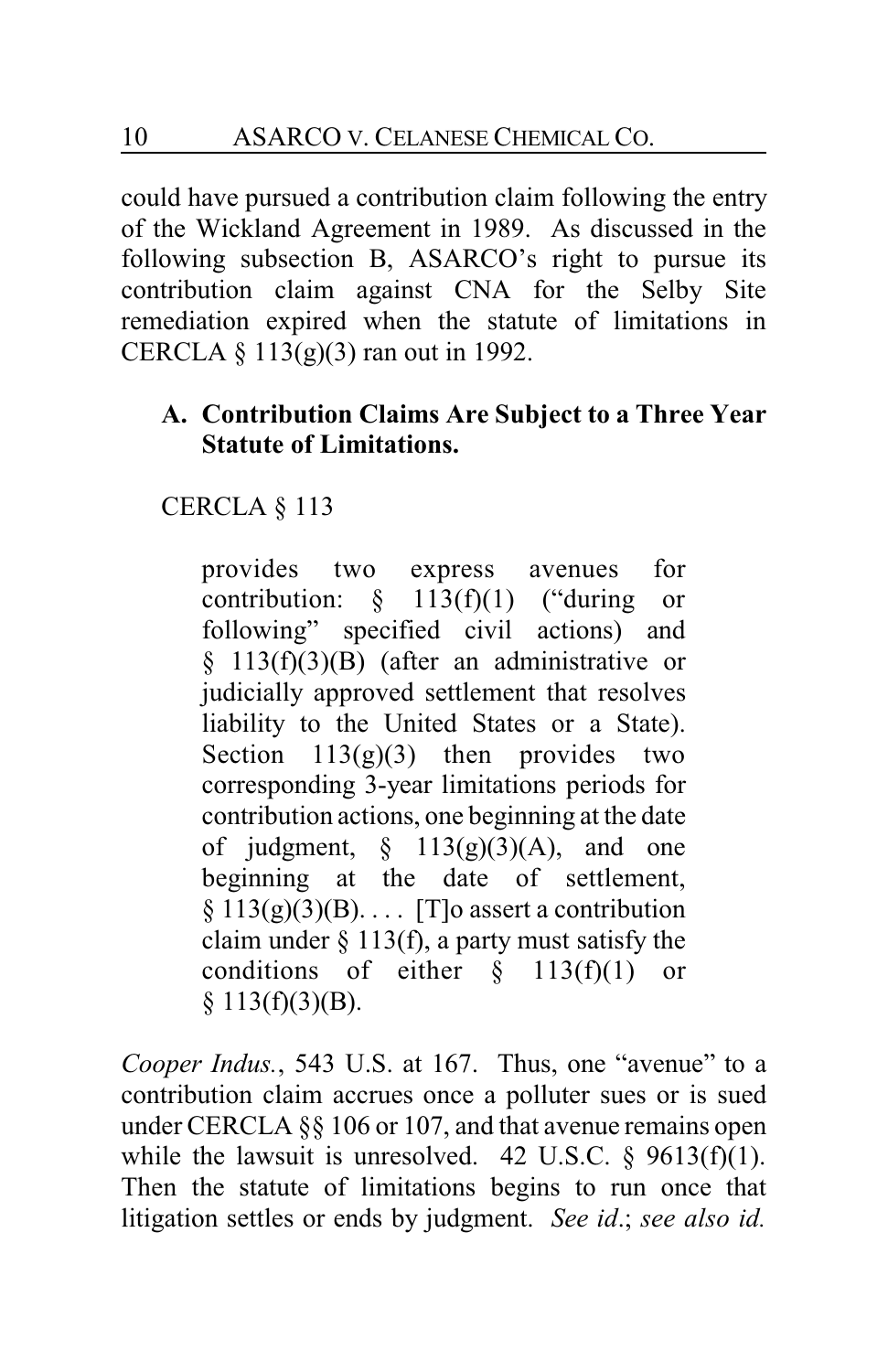$§$  9613(g)(3). The other "avenue" to a contribution claim accrues when a person has "resolved its liability to the United States or a State for some or all of a response action or for some or all of the costs of such action in an administrative or judicially approved settlement." *Id.* § 9613(f)(3)(B).

ASARCO contends that the special rights conferred by CERCLA § 113(f)(2)–(3) on persons that settle liability or costs with the government suggest, when read in conjunction with the rest of the statute, that private-party settlements may not activate the statute of limitations for contribution claims. But that is not what the plain language of the statute suggests. In order for a contribution claim to accrue, one of two necessary conditions must occur: (1) a lawsuit under either CERCLA §§ 106 or 107, or (2) a judicially approved settlement with the United States or a State. 42 U.S.C. § 9613(f)(1) & (f)(3)(B); *see also Cooper Indus.*, 543 U.S. at 166 ("There is no reason why Congress would bother to specify conditions under which a person may bring a contribution claim, and at the same time allow contribution actions absent those conditions."). The lack of any specified statute of limitations for a contribution claim pled in the absence of either of the two necessary conditions—as would be the case for a contribution claim pled as a result of a "purelyvoluntary cleanup"—means that a claim absent either of the two necessary conditions is unavailable. *Cooper Indus.*, 543 U.S. at 167. It follows, then, that any contribution claim is subject to the three-year statute of limitations. *See id.*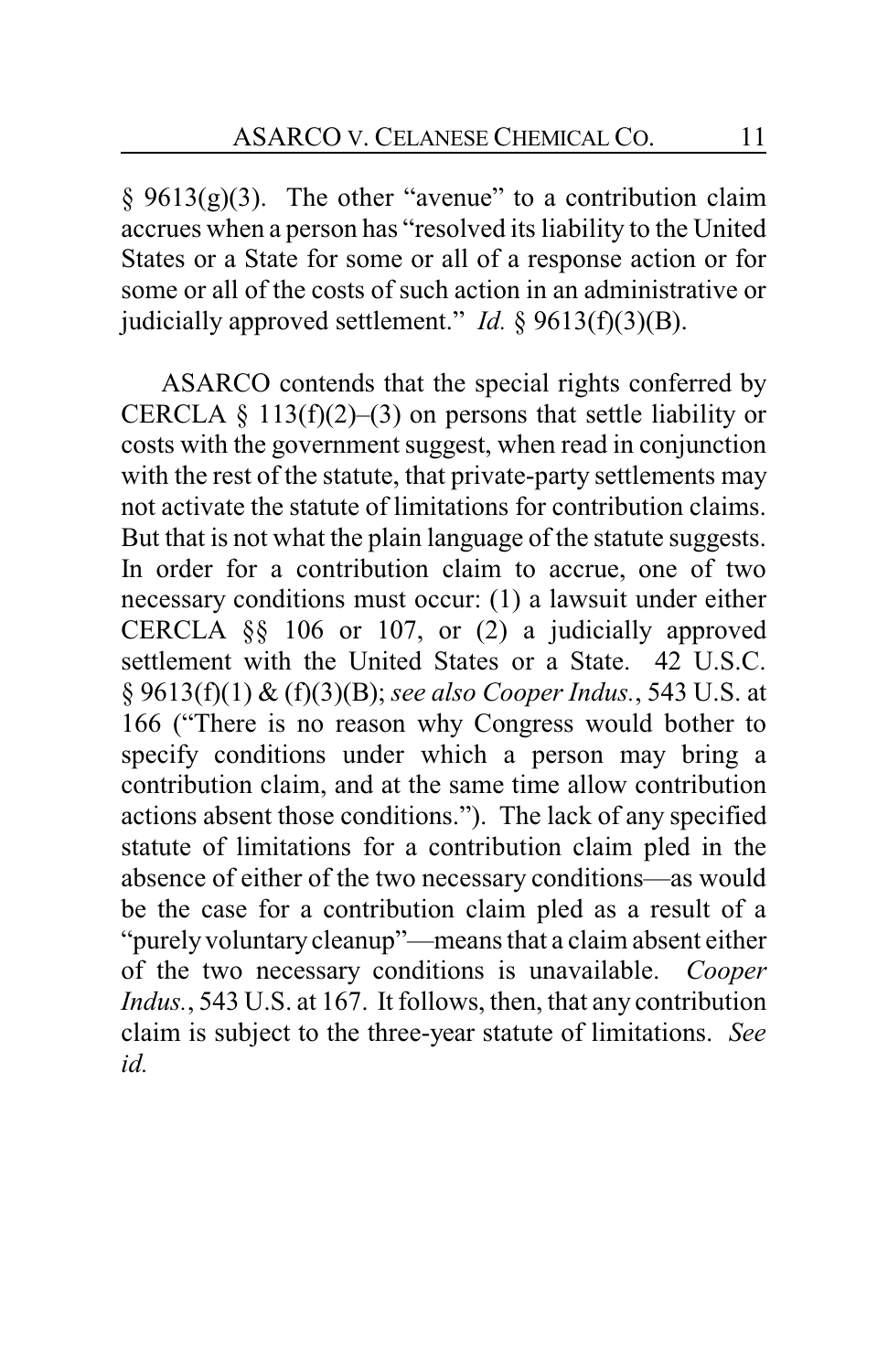# **B. The Wickland Agreement Triggered the Statute of Limitations of § 9613(g)(3)(B).**

The statute of limitations for a contribution claim is triggered by the date upon which the judgment or settlement that underlies the claim is entered. *See id*. When the CERCLA §§ 106 or 107 lawsuit is over and a judgment is entered, the statute of limitations begins to run on the cause of action for contribution that accrued during the pendency of that litigation. *See* 42 U.S.C. § 9613(g)(3)(A). When a person resolves its liability to the United States or a State through an administrative or judicially approved settlement, a right to assert a contribution claim against other PRPs also accrues. *Id.* § 9613(f)(3)(B). Such a settlement starts the clock on the three-year statute of limitations for the contribution claim that accrues on the basis of that settlement. *Id.*  $\oint$  9613(g)(3)(B). ASARCO argues that only judicially approved settlements involving the United States or a State may trigger the statute of limitations under  $\S$  9613(g)(3)(B), and that private-party judicially approved settlements cannot trigger the  $\S 9613(g)(3)(B)$  statute of limitations. We hold that private-party judicially approved settlements may trigger the  $\S 9613(g)(3)(B)$  statute of limitations.

"Statutes of limitations are intended to provide notice to defendants of a claim before the underlying evidence becomes stale." *In re Hanford Nuclear Reservation Litig.*, 534 F.3d 986, 1009 (9th Cir. 2008). A primary canon of statutory interpretation is that the plain language of a statute should be enforced according to its terms, in light of its context. *Robinson v. Shell Oil Co.*, 519 U.S. 337, 340 (1997); *Wilshire Westwood Assocs. v. Atl. Richfield Corp.*, 881 F.2d 801, 803 (9th Cir. 1989).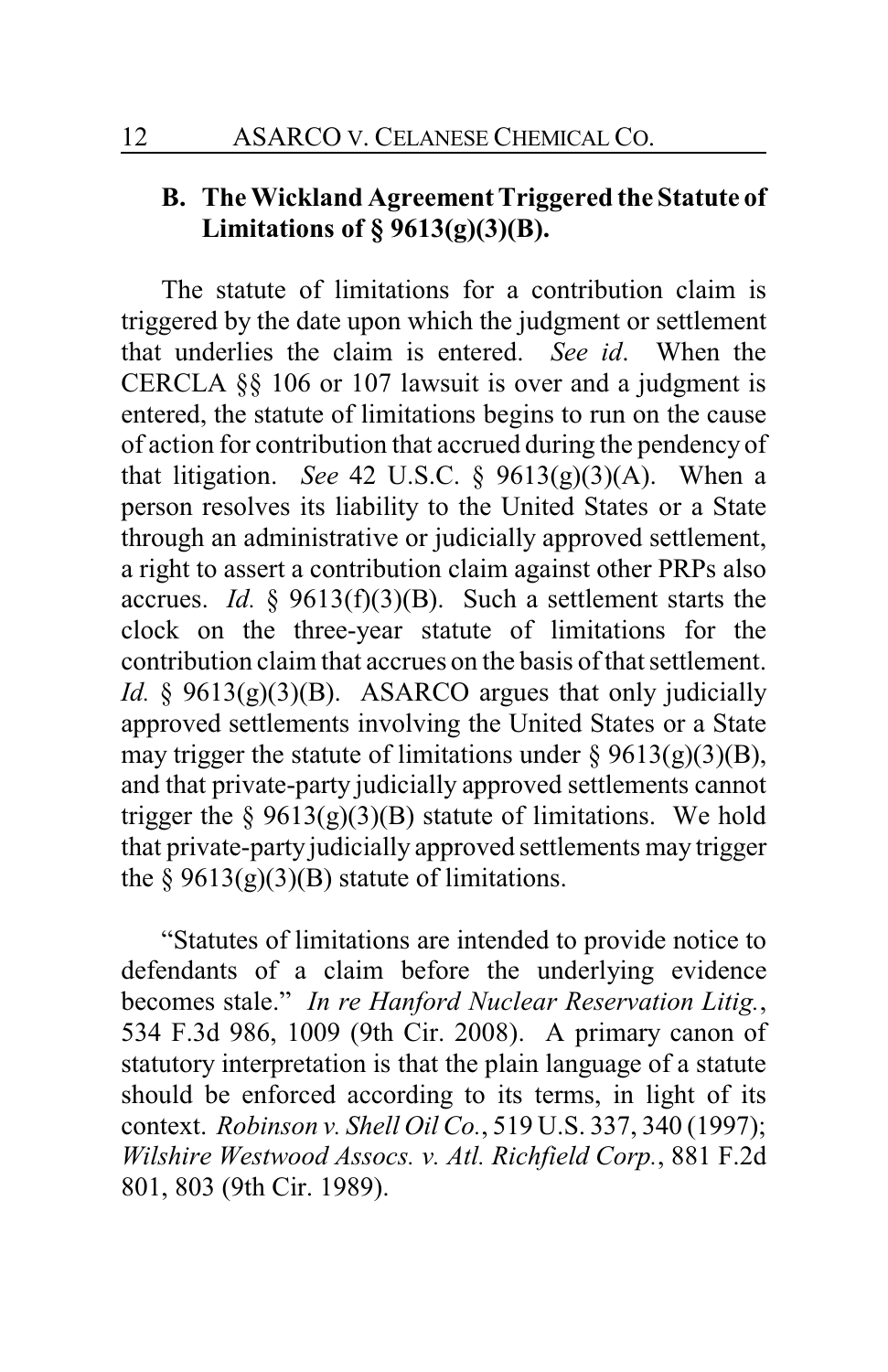When interpreting a statute, our task is to construe what Congress has enacted. We look first to the plain language of the statute, construing the provisions of the entire law, including its object and policy, to ascertain the intent of Congress. We will resort to legislative history, even where the plain language is unambiguous, where the legislative history clearly indicates that Congress meant something other than what it said.

*Carson Harbor Vill.*, 270 F.3d at 877 (internal quotation marks and citations omitted). "Thus, we examine the statute as a whole, including its purpose and various provisions." *Id.* at 880. We construe the statute in context to avoid superfluities. *Cooper Indus.*, 543 U.S. at 166 (citing *Hibbs v. Winn*, 542 U.S. 88, 101 (2004)). If possible, we "construe a statute to give every word some operative effect." *Id.* at 167 (citing *United States v. Nordic Vill., Inc.*, 503 U.S. 30, 35–36 (1992)). "Clearly, neither a logician nor a grammarian will find comfort in the world of CERCLA. It is not our task, however, to clean up the baffling language Congress gave us . . . ." *Carson Harbor Vill.*, 270 F.3d at 883.

Here, ASARCO suggests that we read into the statutory language a requirement that a judicially approved settlement include the United States or a State in order to trigger the statute of limitations at  $\S 9613(g)(3)(B)$ , just as the settlement bar at  $\S$  9613(f)(2) and the accrual of contribution rights under  $\S 9613(f)(3)(B)$  each require that a judicially approved settlement include the United States or a State as a party. First, the plain language of the statute of limitations does not limit triggering "judicially approved settlements" to those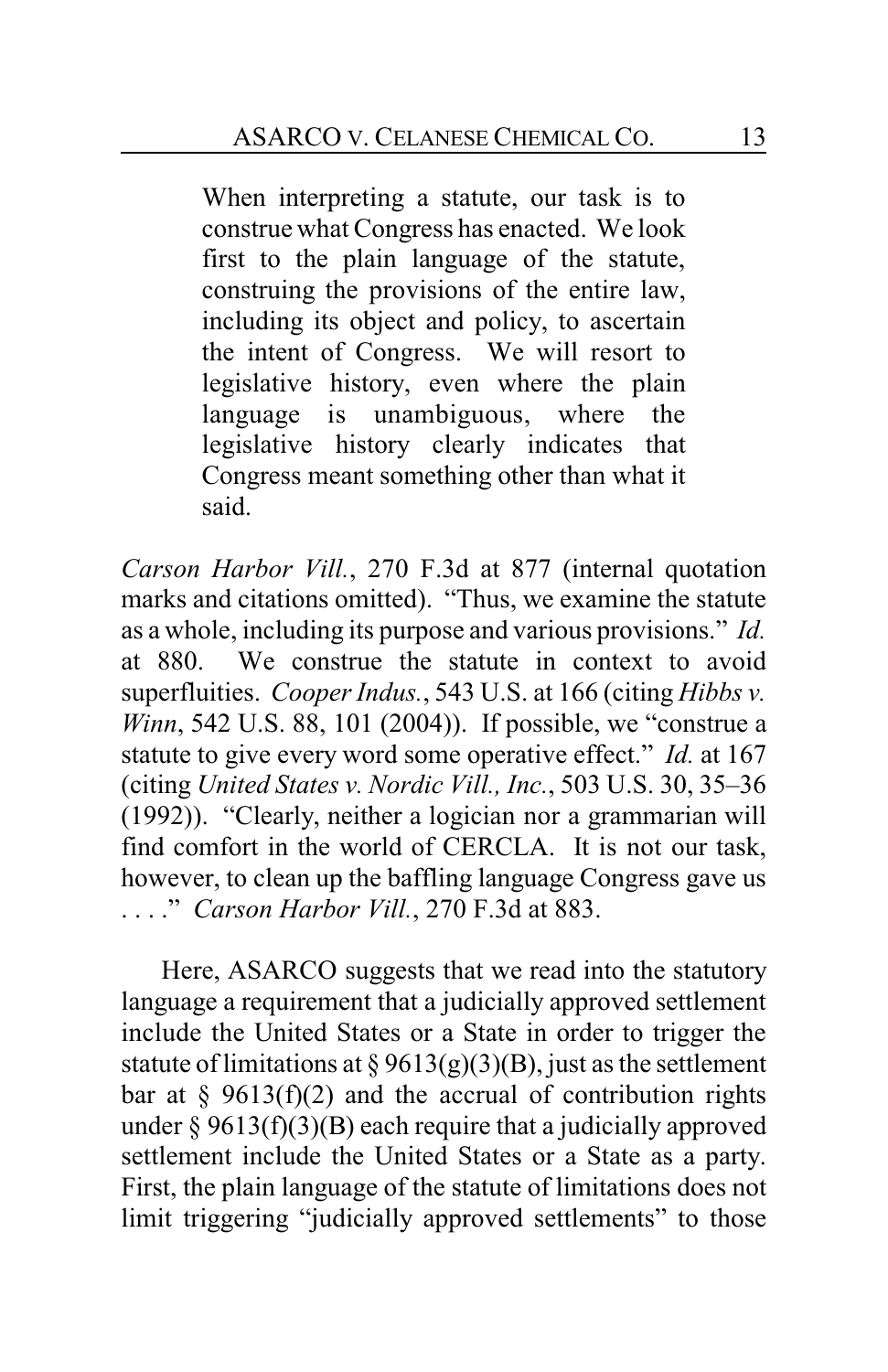involving the United States or a State. *See* 42 U.S.C.  $§$  9613(g)(3)(B). The triggering event for that statute of limitations at  $\S 9613(g)(3)(B)$  includes judicially approved settlements involving the United States or a State, but is not limited to those types of settlements on its face. We are wary of reading such an additional condition into this statute of limitations. *See City of Colton v. Am. Promotional Events, Inc.-W.*, 614 F.3d 998, 1007 (9th Cir. 2010) (quoting *Transam. Mortg. Advisors, Inc. v. Lewis*, 444 U.S. 11, 19–20 (1979)).

Second, our reading does not result in superfluity. The provisions cited by ASARCO in support of its position are distinct in that they confer certain rights upon parties that settle their liability with the government. These rights may encourage parties to settle with the government at an early stage, thus facilitating the cleanup efforts that CERCLA was designed to promote. *See Carson Harbor Vill.*, 270 F.3d at 884. Judicially approved settlements that do not include the United States or a State do not confer such settlement protection. Whether or not a private party "judicially approved settlement" is also a "judgment" that would trigger the statute of limitations at  $\S$  9613(g)(3)(A) does not necessarily render the provision superfluous. *See id.* at 881–82 (substantial overlap in definitions does not render terms superfluous).

Third, interpreting the statute of limitations at  $§$  9613(g)(3)(B) to include a trigger for private-party judicially approved settlements ensures that every word has operative effect. To do otherwise would confer a right of contribution following private-party judicially approved settlements that would never expire. ASARCO recognized that it could have filed a claim for contribution following the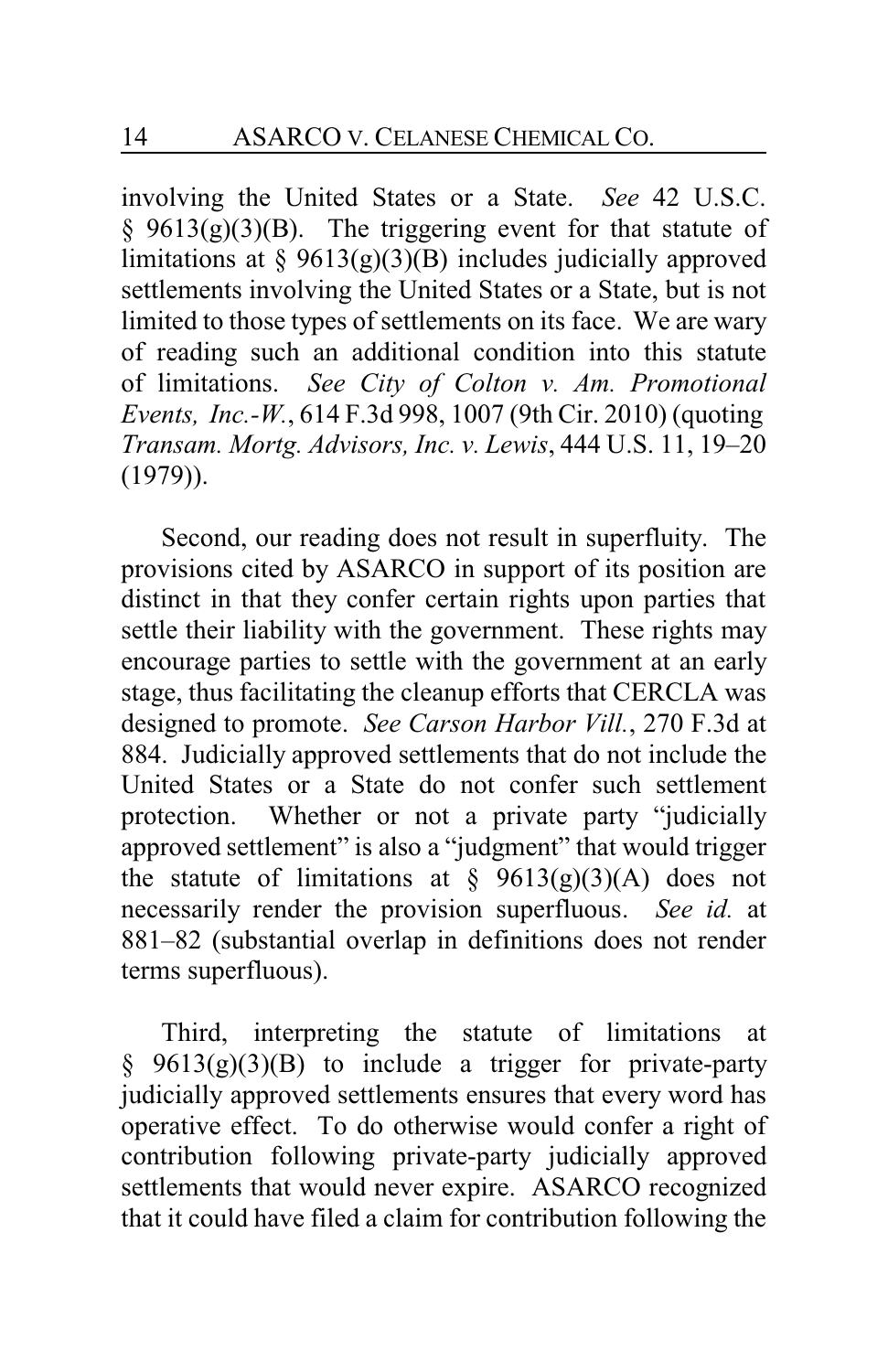entry of the Wickland Agreement. Exempting these contribution claims from the statute of limitations would subject PRPs to litigation at any time following a private party settlement, and encourage private parties to settle with each other, rather than with the government, rendering the statute of limitations for contribution actions meaningless.**<sup>3</sup>**

# **III. The Wickland Agreement Covered All Response Costs at the Selby Site and the 2008 Bankruptcy Settlement Merely Fixed Costs.**

## **A. The Scope of the Wickland Agreement**

The 1989 Consent Judgment and Wickland Agreement ended the litigation related to the Selby Site, after the appeal in *Wickland Oil Terminals v. Asarco, Inc.*, 792 F.2d 887 (9th Cir. 1986). As discussed earlier, Wickland was permitted to pursue its CERCLA cost recovery claims against ASARCO after we reversed the district court's dismissal. In order to determine what the Wickland Agreement covered, we interpret de novo the settlement agreement. *City of Emeryville*, 621 F.3d at 1261.

Under California law, "the mutual intention of the parties at the time the contract is formed governs interpretation." *AIU Ins. Co. v. Super. Ct.*, 799 P.2d 1253, 1264 (Cal. 1990) (citing Cal. Civ. Code § 1636). The intent of the parties is

**<sup>3</sup>** ASARCO also argues that the Wickland Agreement did not meet the standard for a judicially approved settlement. ASARCO cannot now argue that the court was wrong to approve the Wickland Agreement as part of the consent judgment 25 years after ASARCO participated in the agreement and accepted the consent judgment. The district court did not abuse its discretion decades ago in approving the agreement.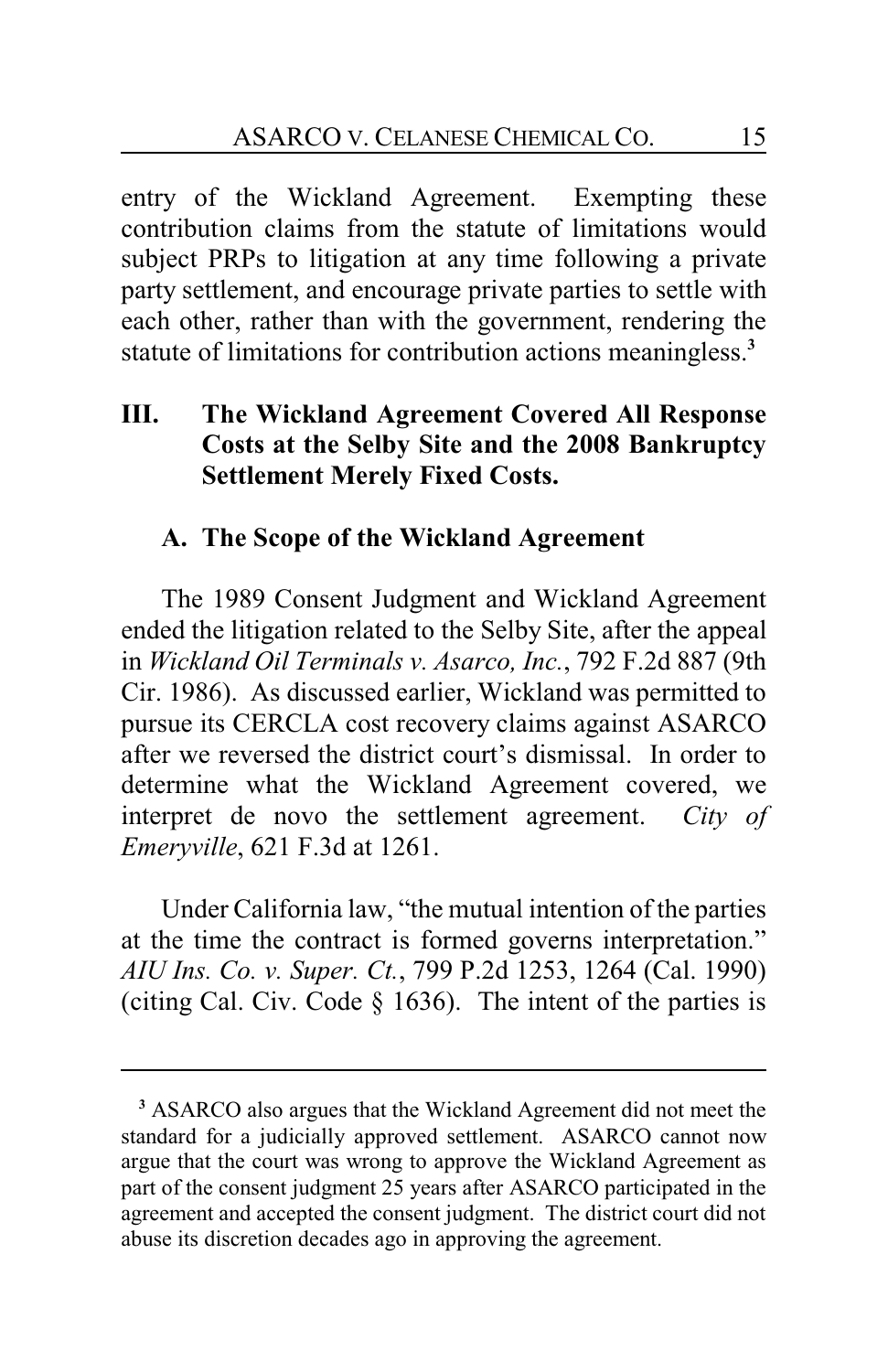determined "solely from the written provisions of the contract." *Id.* (citing Cal. Civ. Code § 1639). The ordinary meaning of a contract's terms controls judicial interpretation. *Id.*; *see also* Cal. Civ. Code § 1644. No matter how broad a contract may appear, "it extends only to those things concerning which it appears that the parties intended to contract." Cal. Civ. Code § 1648.

In this case, the provisions of the contract are clear.**<sup>4</sup>** The Wickland Agreement settled the dispute between ASARCO and Wickland over the Selby Site. In the Wickland Agreement, the parties undertook to "establish a procedure for allocating past and future costs attributable to the events and conditions underlying the [district court case]." The events and conditions underlying the district court case were the industrial operations and resulting pollution that had occurred at the Selby Site prior to Wickland's ownership. *See Wickland Oil Terminals*, 792 F.2d at 889. The parties to the Wickland Agreement, Wickland, ASARCO, and State Lands, agreed to undertake site remediation to investigate, monitor, and abate actual or threatened contamination at the Selby Site, caused by or related to the conditions at the site addressed by the Remedial Action Plan.

<sup>&</sup>lt;sup>4</sup> "The construction and enforcement of settlement agreements are governed by principles of local law which apply to interpretation of contracts generally." *Jeff D. v. Andrus*, 899 F.2d 753, 759 (9thCir. 1990). The Wickland Agreement expressly states that California law governs its terms, but the district court analyzed the Wickland Agreement by applying principles of federal common law. While the district court committed error by failing to explicitly apply California law, instead using a federal standard to interpret the Wickland Agreement, such error was harmless because both approaches yield the same result. *See Cachil Dehe Band of Wintun Indians v. California*, 618 F.3d 1066, 1073 (9th Cir. 2010).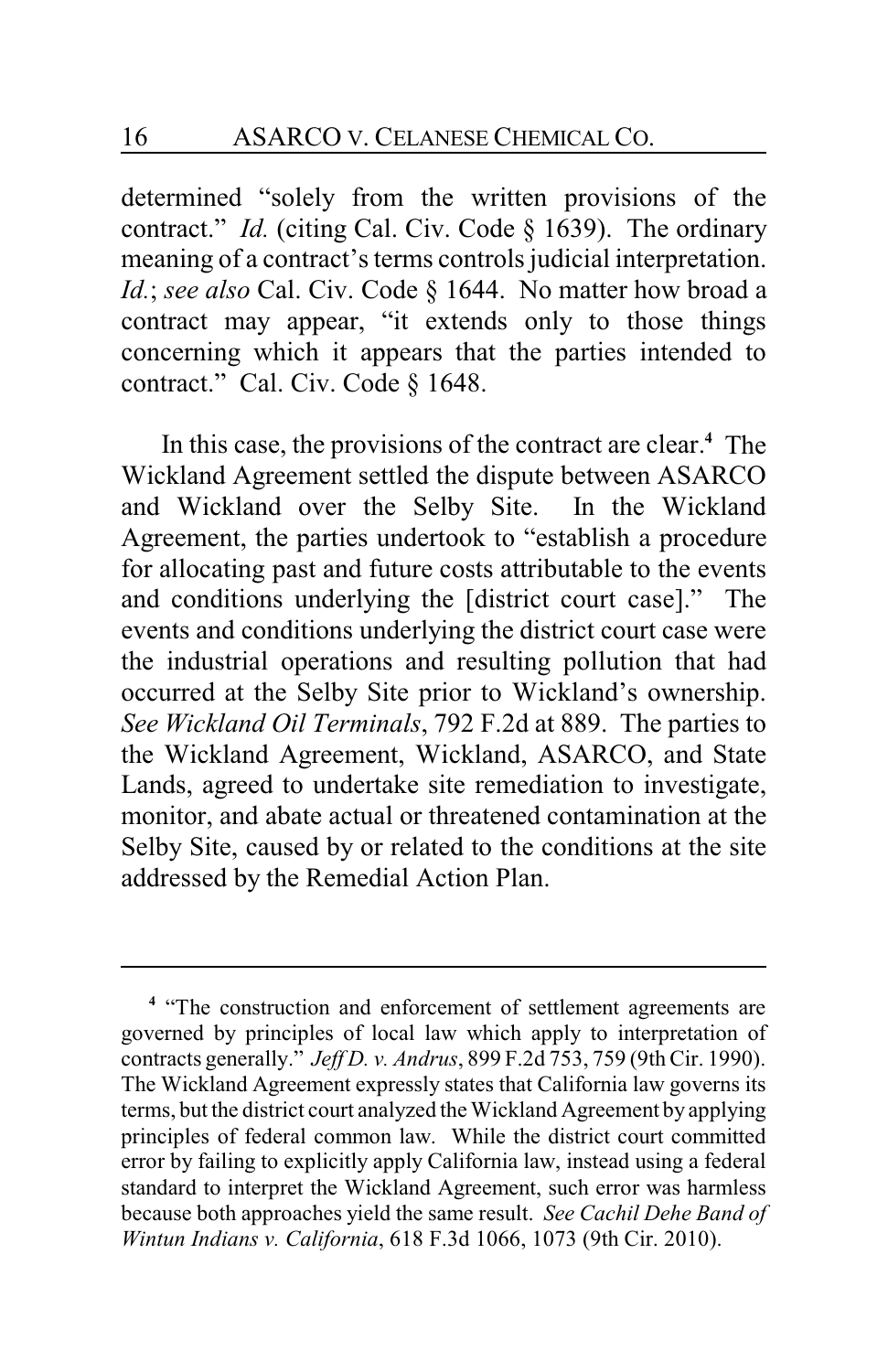The Remedial Action Plan was based on a report prepared by an environmental consultant and incorporated into the Wickland Agreement. The goals of the Remedial Action Plan were to dredge contaminated sediments in the tidelands to dispose of them, to remediate acid-affected soils in the Virginia Chemicals area, to cap the site to prevent runoff contamination, and to relocate a sewage oxidation pond. ASARCO, Wickland, and State Lands agreed to share the costs of implementing the initial part of this plan equally. To the extent that a government agency responsible for oversight of the cleanup effort ordered additional work, or the parties mutually agreed that additional work was required to accomplish the Remedial Action Plan, those costs would also be shared equally as a "Subsequent Modification." The parties decided that if a future cost was an "Other Remediation Cost" and not a "Subsequent Modification," that ASARCO would bear 42%, State Lands 38%, and Wickland 20% of the future cost. Costs envisioned were necessary and proper if the parties agreed to them, an arbitrator imposed them, or the government required them as part of a compliance order. The Wickland Agreement's Remedial Action Plan was developed with input and approval from California DHS and the RWQCB. The California DHS letter attached as part of the Wickland Agreement establishes an understanding between the agency and the parties that the parties would take over responsibility for the efforts that California DHS had already begun to remediate conditions at the Selby Site. The Wickland Agreement's tasks matched those already planned or started by California DHS.

The Remedial Action Plan included work in the Virginia Chemicals-leased area. Therefore, the clean-up work that underlies ASARCO's contribution claim against CNA was included in the Wickland Agreement. The Remedial Action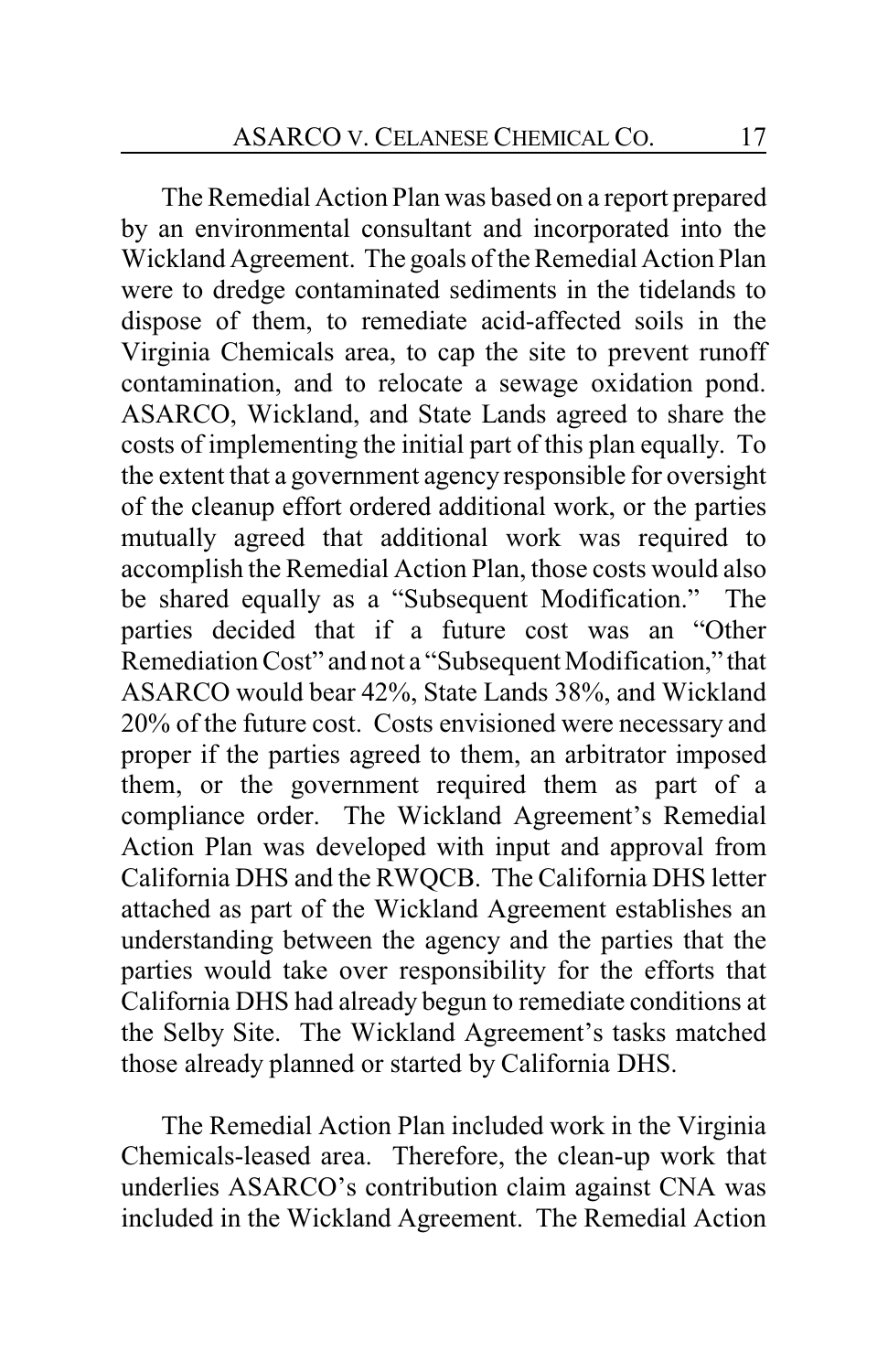Plan does not distinguish between site conditions caused by Virginia Chemicals and those caused by ASARCO as a result of sulfur dioxide operations at the Plant. When read in total, it is evident from the terms of the Wickland Agreement that the agreement was meant to be a final determination of each agreeing party's liability for costs associated with cleaning up the Selby Site, in accordance with the oversight and requirements of California DHS.

ASARCO argues that the future work to be performed and associated costs were too uncertain under California law to be enforceable by contract. ASARCO cites *Robinson & Wilson, Inc. v. Stone*, 110 Cal. Rptr. 675, 682–84 (Cal. Ct. App. 1973), in support of that proposition, though that case is factually distinguishable. In *Robinson*, the contract calling for future work failed to provide sufficient clarity regarding the nature of the work or who would pay for it. *See id*. at 683. The terms of the Wickland Agreement clearly define who will pay for the work and the nature of the work to remediate the Selby Site, while contemplating that additional tasks may be added to accomplish the remediation's goals. Though the complete costs were unknown at the time that the Wickland Agreement was entered, ASARCO's contention that the uncertainty of *costs then* means that the Wickland Agreement could not have covered *costs now* mirrors ASARCO's contention against Wickland in the 1980s litigation.

We previously decided that "[t]he essential fact establishing Wickland's right to declaratory relief—the alleged disposal of hazardous substances at the Selby [Site] at the time [ASARCO] owned and operated the smelting facility—has already occurred." *Wickland Oil Terminals*, 792 F.2d at 893. The Wickland Agreement functions much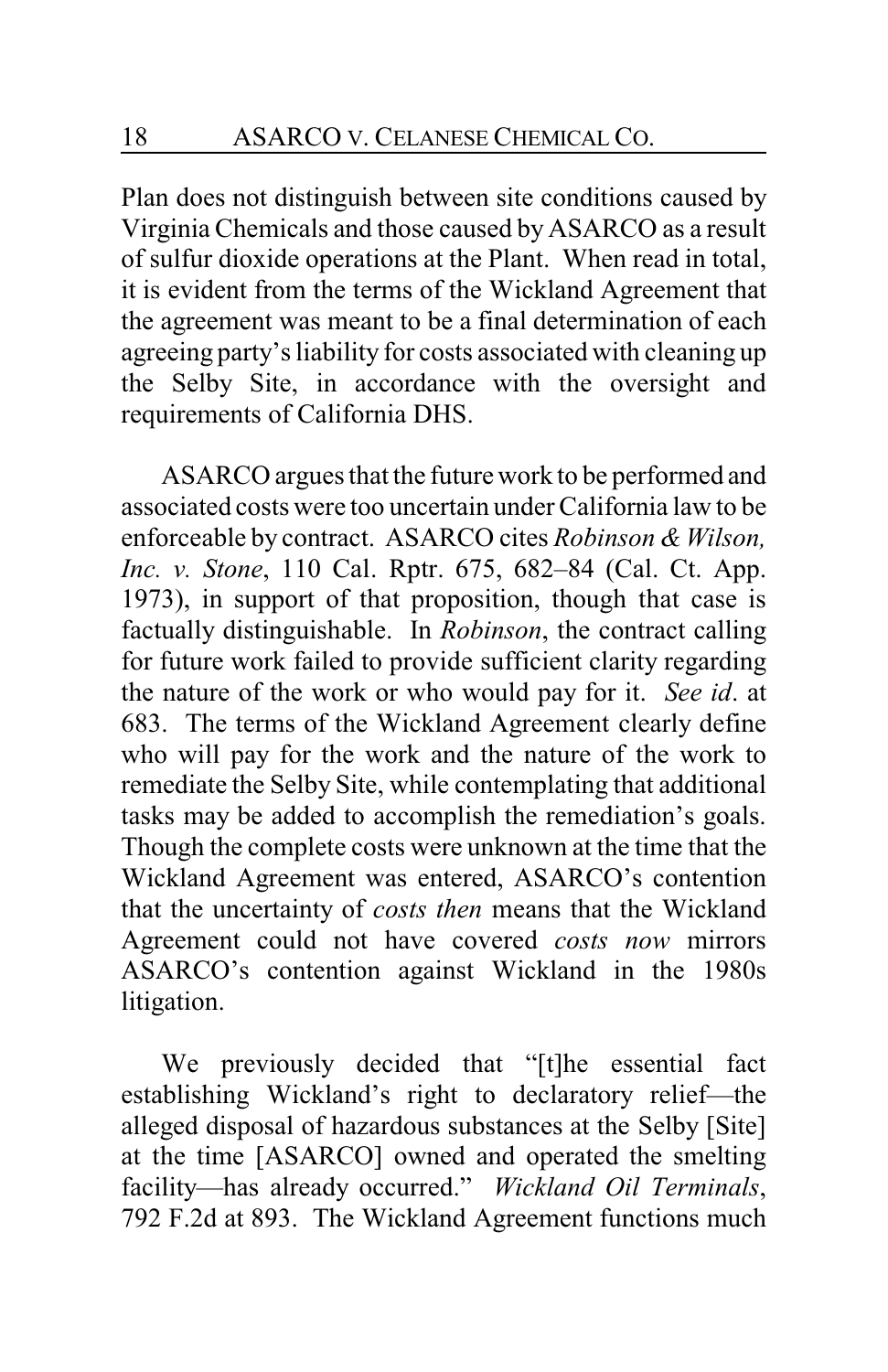like a proportionate liability declaratory judgment would.**<sup>5</sup>** The fact that the full costs were unknown at the time does not mean that the Wickland Agreement was less than comprehensive.

# **B. The 2008 Bankruptcy Settlement Fixed ASARCO's Costs Associated with the Wickland Agreement.**

The 2008 Bankruptcy Settlement settled any claims that State Lands and CSLI had against ASARCO as a result of the Wickland Agreement. It also settled ASARCO's responsibility vis-a-vis DTSC (California DHS's successor) to clean up the Selby Site. The 2008 Bankruptcy Settlement refers to the Wickland Agreement, and states that DTSC required ASARCO, CSLI, and State Lands to conduct additional remediation at the site in order to achieve a "final remedy." CSLI's and State Lands' proofs of claim in the 2008 Bankruptcy Settlement all cite to the entry of the Wickland Agreement Consent Judgment on March 13, 1989, as the basis for their claims against ASARCO. DTSC's proof of claim cites January 1, 1983 as the date when ASARCO's obligations to DTSC began. In other words, the bankruptcy claims against ASARCO stem from ASARCO's liability to fund or perform cleanup efforts at the Selby Site, which, according to the terms of the Wickland Agreement, were divided amongASARCO, Wickland, and State Lands for past and future costs at the Selby Site. In an affidavit in support

**<sup>5</sup>** If ASARCO had filed a contribution claim against CNA after entering the Wickland Agreement, it could have sought a declaratory judgment for contribution costs. *See, e.g.*, *Boeing Co. v. Cascade Corp.*, 207 F.3d 1177, 1191 (9th Cir. 2000) (proportional declaratory judgment contribution claims allowed following private party CERCLA actions).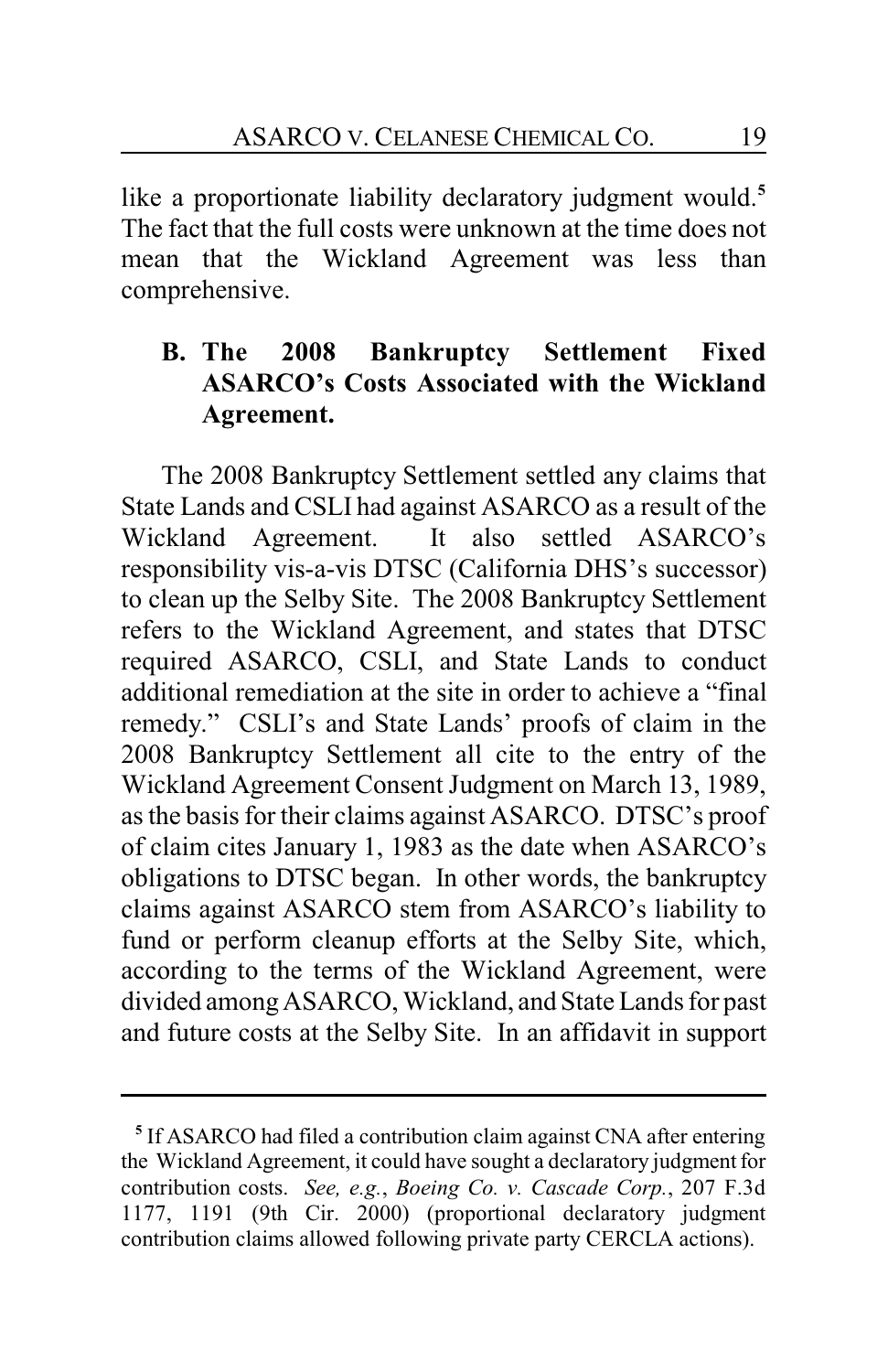of the 2008 BankruptcySettlement, ASARCO contended that its fair share of any future work at the Selby Site would be 33%, in accordance with the terms of the Wickland Agreement (although the other Wickland Agreement parties maintained that ASARCO would be liable for 42%, citing a different provision of the Wickland Agreement), and the amount paid to DTSC reflected that liability. Therefore, the 2008 Settlement Agreement reflects an understanding of the parties to settle ASARCO's 1989 obligations under the Wickland Agreement. Also instructive is ASARCO's parent's objection to the terms of the 2008 Bankruptcy Settlement, withdrawn after clarification and a stipulation among the parties that the 2008 Bankruptcy Settlement did not go beyond ASARCO's responsibilities under the Wickland Agreement. While ASARCO's contention that there are items in DTSC's remedial action objectives that differ from the intermediate remedial measures in the Wickland Agreement is valid, those changes are the mandate of an overseeing government agency. The Wickland Agreement defines such mandated costs as "necessary and appropriate," and apportions that liability according to the intent of the parties. Therefore, the \$33 million that ASARCO agreed to pay to DTSC in the 2008 Bankruptcy Settlement to satisfy ASARCO's obligations to clean up the Selby Site is not a new cost, and it cannot underlie a new claim for contribution.

ASARCO contends that the phrase "such costs or damages" in the statute of limitations means that ASARCO's claim for contribution only came about when "such costs or damages" became fixed. ASARCO cites to *American Cyanamid Co. v. Capuano*, 381 F.3d 6 (1st Cir. 2004), but that case held that a new claim for contribution based on new settlement liability (groundwater) cannot be barred by an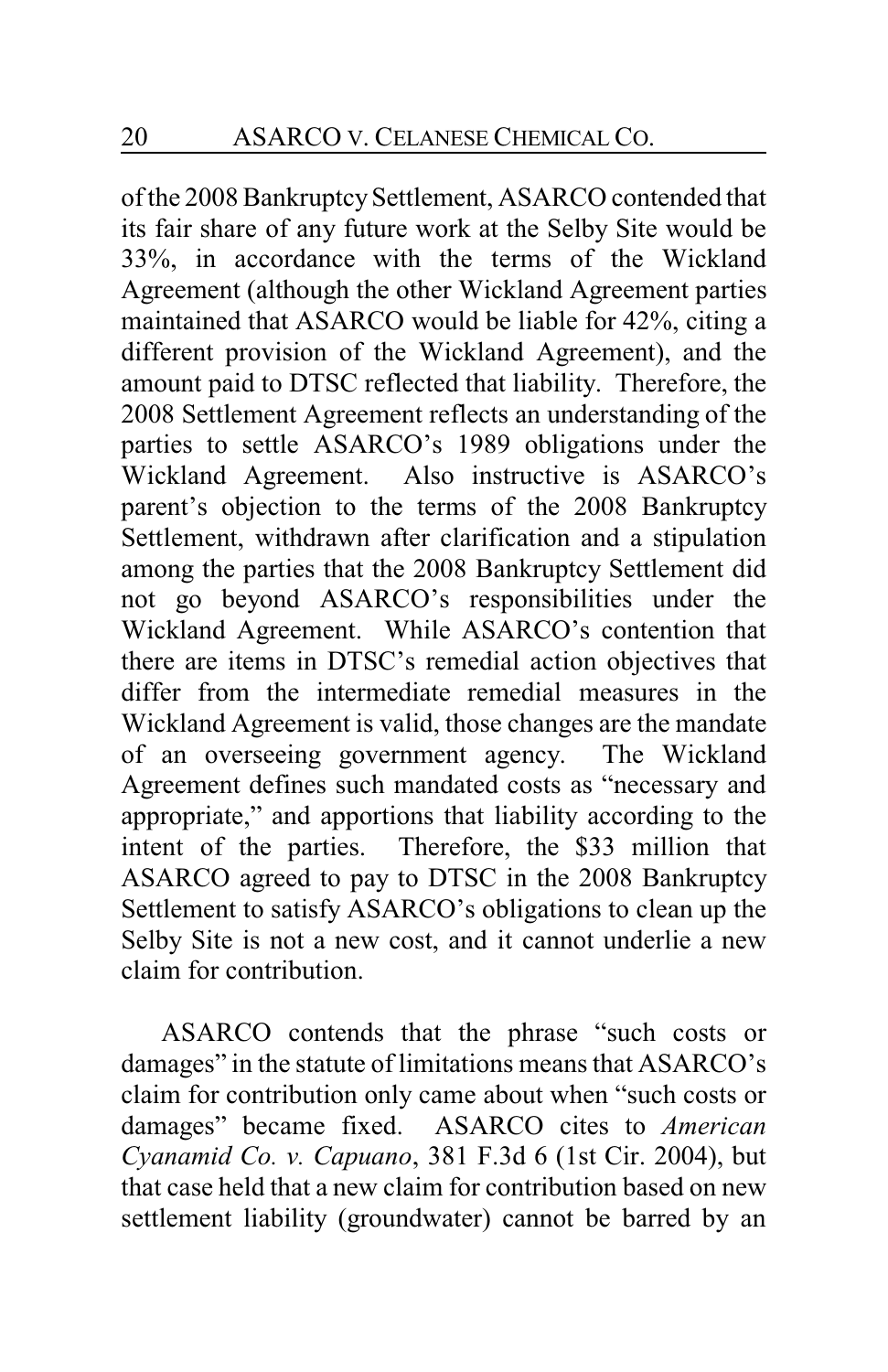earlier settlement for a different contribution claim (soil). 381 F.3d at 25–26. ASARCO also cites to a Sixth Circuit case in an attempt to bolster the point that only costs fixed in a settlement are eligible in contribution. *See RSR Corp. v. Commercial Metals Co.*, 496 F.3d 552, 559 (6th Cir. 2007). But the Sixth Circuit found that the future costs sought in that action were imposed as part of a judicially approved settlement, and found that the statute of limitations had expired. *Id.* at 558. "Rather than focus on *who* settled the cost-recovery action, in short, the statute asks us to focus on *what* was settled." *Id.* at 557. In this appeal, ASARCO's new contribution claim via the 2008 Bankruptcy Settlement is for exactly the same liability ASARCO assumed in the 1989 Wickland Agreement, and is therefore time barred.

# **IV. The 2008 Bankruptcy Settlement Did Not Create a New Claim or Revive the Expired Claim.**

ASARCO argues that even though it failed to pursue a CERCLA  $\S$  113(f)(1) claim during or following the litigation that led to the Wickland Agreement, it should nonetheless be permitted to pursue a contribution claim against CNA as a result of the 2008 Bankruptcy Settlement, pursuant to a right for contribution under CERCLA  $\S$  113(f)(3)(B). ASARCO argues that there is nothing in CERCLA that would bar it from seeking successive contribution from CNA now that ASARCO's costs of response and liability vis-a-vis the government are fixed in the 2008 Bankruptcy Settlement. ASARCO makes this argument two ways. First, ASARCO argues that the costs it seeks in this action related to the 2008 Bankruptcy Agreement are for final response costs not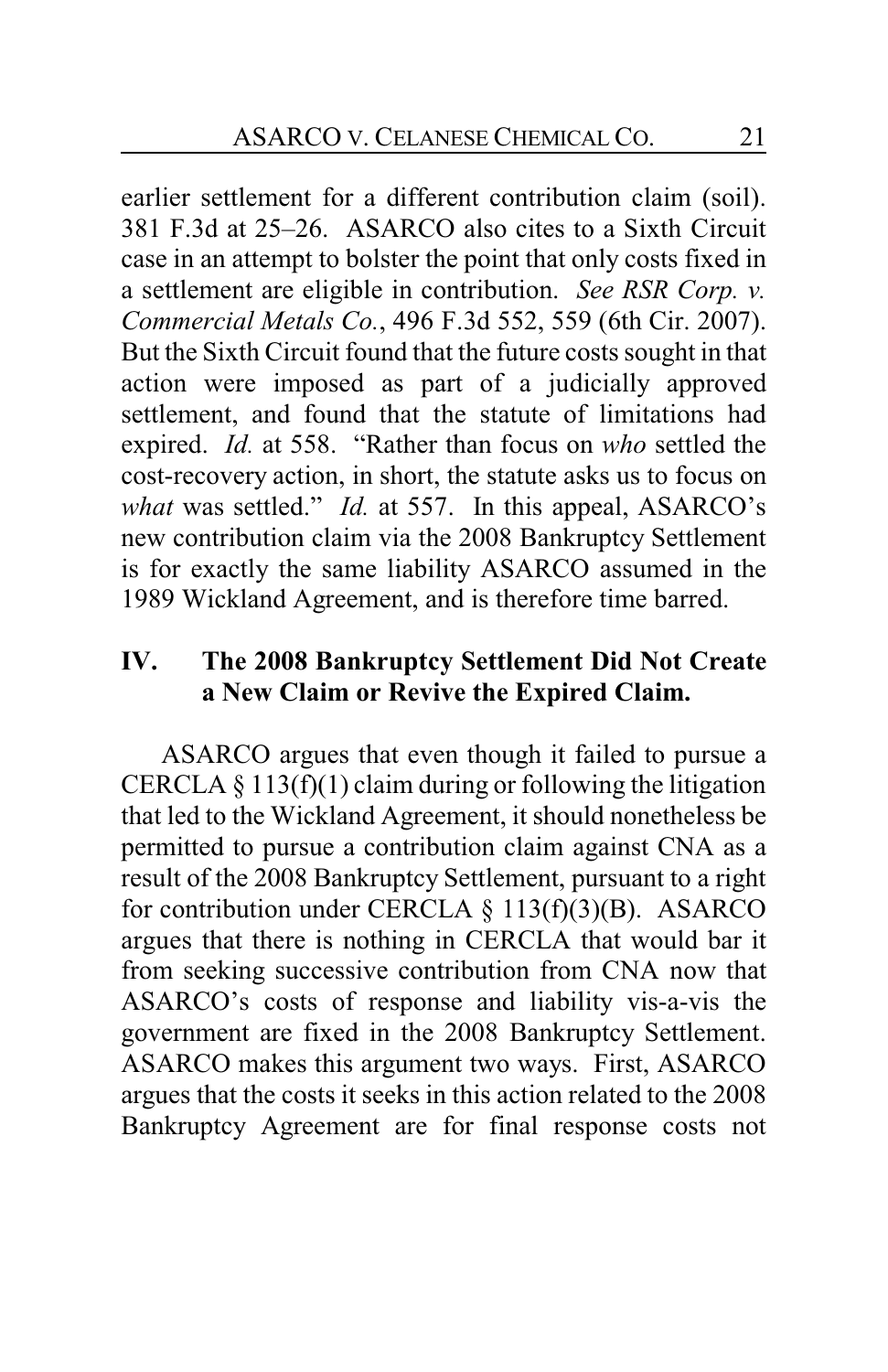contemplated in the Wickland Agreement.<sup>6</sup> Second, ASARCO argues that CERCLA  $\S$  113(f)(3)(B) creates a separate and absolute right to seek contribution following settlement with the government, even for the same costs ASARCO could have sought contribution for following the Wickland Agreement, but failed to seek before ASARCO was time-barred.

ASARCO is correct that there is no limit in the statute to prevent a party in an early settlement from seeking contribution related to a later settlement, as long as those settlements cover separate obligations. *See Am. Cyanamid*, 381 F.3d at 25–26. ASARCO is also correct that there is an express right to seek contribution from other PRPs following a settlement with the government, according to CERCLA § 113(f)(3)(B), and that the 2008 Bankruptcy Settlement settled ASARCO's liability to the government for the first time. We have not previously considered whether a settling party has an absolute right to pursue an otherwise expired claim following a settlement with the government, and we hold that no such right exists. On this point, the First Circuit's reasoning in *American Cyanamid* is helpful. The First Circuit reasoned that allowing a previous settlement on a discrete set of costs to trigger the statute of limitations on an unresolved set of costs would unfairly reward an early settler with a benefit that it had not paid for, and would allow that settler to avoid paying its fair share. *Am. Cyanamid*, 381 F.3d at 16. Additionally, if we adopted ASARCO's position, allowing a bankruptcy settlement with the United States or a State to revive an otherwise expired CERCLA claim would circumvent the statute of limitations. "The principal purpose

**<sup>6</sup>** As addressed in Section III, above, the costs are the same, so ASARCO cannot recover from CNA under this theory.